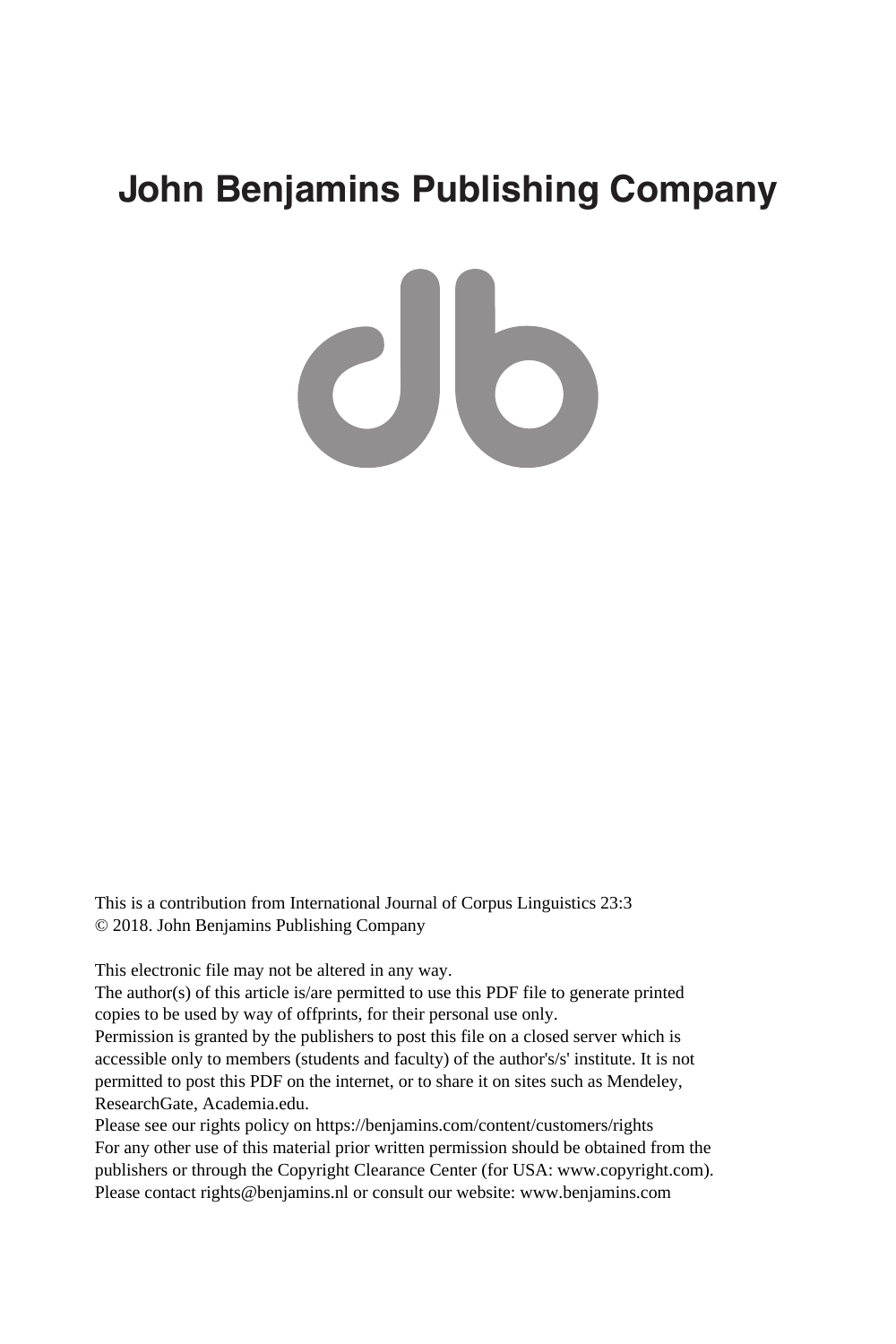# **A corpus-driven comparison of English and French Islamist extremist texts**

Paul Baker and Rachelle Vessey Lancaster University | Birkbeck, University of London

Using corpus linguistics and qualitative, manual discourse analysis, this paper compares English and French extremist texts to determine how messages in different languages draw upon similar and distinct discursive themes and linguistic strategies. Findings show that both corpora focus on religion and rewards (i.e. for faith) and strongly rely on othering strategies. However, the English texts are concerned with world events whereas the French texts focus on issues specific to France. Also, while the English texts use Arabic code-switching as a form of legitimation, the French texts use a formal register and quotation from scripture in discussions of permissions, rights, obligations and laws. Finally, the English texts refer to and justify violence to a greater extent than the French texts. This paper contributes to the field of terrorism studies and the field of corpus linguistics by presenting a new approach to corpus-driven studies of discourse across more than one language.

**Keywords:** French, English, extremism, cross-linguistic corpus analysis, corpus-driven discourse analysis

## **1. Introduction**

Islamist extremist discourse is a difficult subject to research. The focus and handling of extremist texts are clearly dangerous (not least because possession of the texts is illegal, at least in UK law), but researchers also face the added difficulty that this form of communication is sophisticated and prolific ([Frampton](#page-22-0) et al., 2017; [Zelin,](#page-23-0) 2015). The terrorist groups al-Qaeda and the Islamic State of Iraq and the Levant (known as ISIL, ISIS and Daesh) view the media as an important arena for advocating jihad and employ dedicated media centres, which produce materials in multiple languages for current and potential recruits ([Ingram,](#page-22-1) 2017; [Novenario,](#page-23-1) [2016\)](#page-23-1). Researchers have started to tackle extremist discourse using these difficult materials as data; however, the vast majority of this (still nascent) work has

<https://doi.org/10.1075/ijcl.17108.bak> *International Journal of Corpus Linguistics* [23:3](/journals/ijcl/list/issue/ijcl.23.3) (2018), pp. 255–[278.](#page-24-0) issn 1384-6655 | e‑issn 1569-9811 This work is licensed under a Creative Commons Attribution 4.0 license.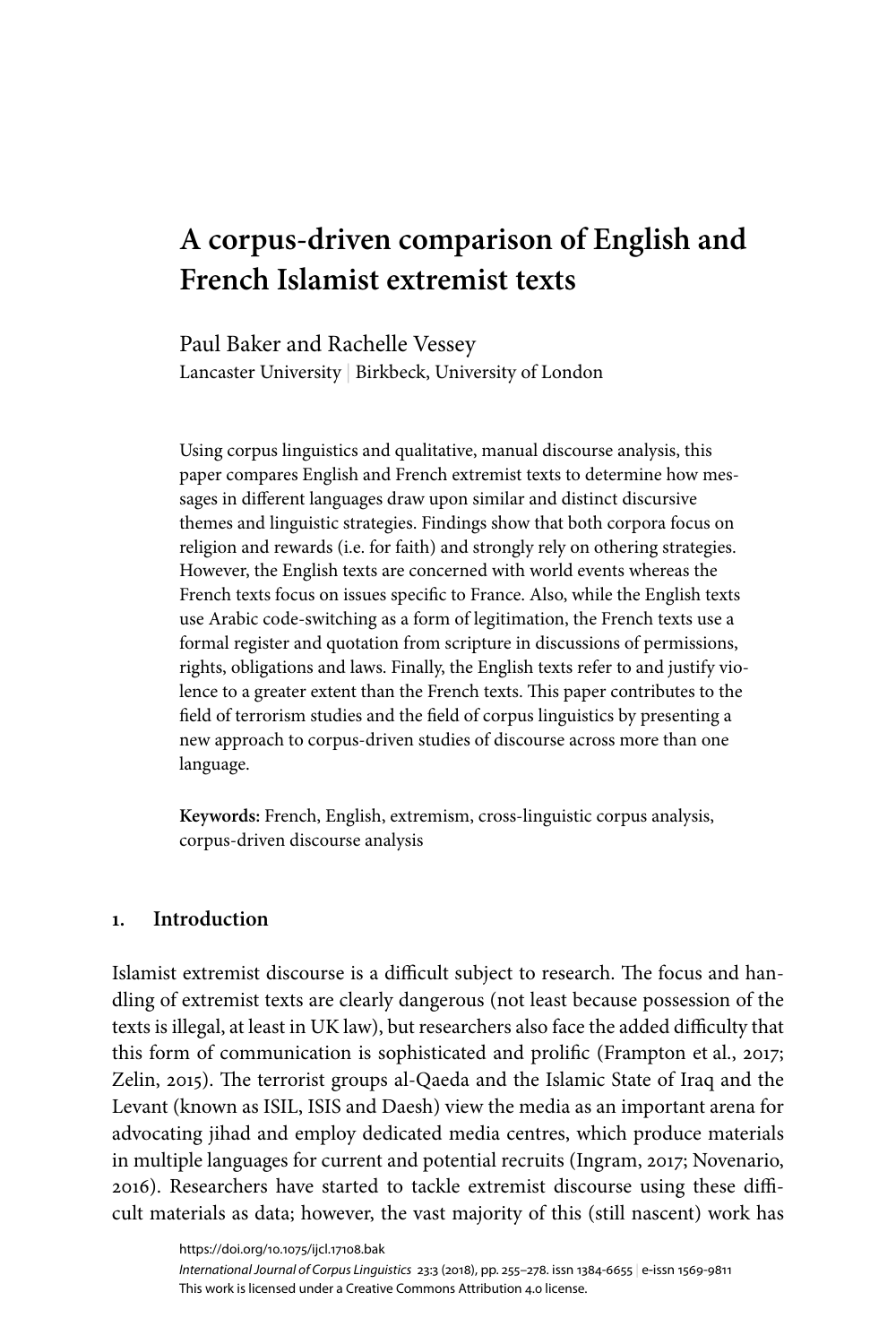focused on English language publications, despite the fact that both groups have published in multiple languages ([Aggarwal,](#page-22-2) 2017; [Frampton](#page-22-0) et al., 2017; [O'Hallo](#page-23-2)ran et al., [2016;](#page-23-2) [Wignell](#page-23-3) et al., 2017a, [2017b;](#page-23-4) [Zelin,](#page-23-0) 2015). The relevance of comparing English and French publications seems clear when we consider the number of attacks taking place in English- and French-speaking locations (e.g. the United Kingdom, France and Belgium) [\(Buril,](#page-22-3) 2017). The perpetrators of attacks have either identified themselves as members of groups like al-Qaeda or ISIS, and/or such groups have claimed responsibility for the attacks. Many of the perpetrators of attacks have been identified as British and French nationals, often in possession of illegal terrorist materials; some of these individuals were radicalised as a result of communication with the groups or via the groups' media propaganda [\(Droogan](#page-22-4) & [Peattie,](#page-22-4) 2016; [Novenario,](#page-23-1) 2016). The availability of extremist materials in languages like English and French ensures that the groups have possible influence that extends far beyond the Arabic-speaking heartlands where the groups' headquarters are based geographically.

In this paper, we compare corpora of English and French Islamist extremist texts in order to determine the extent to which terrorists' messages in different languages draw upon similar and distinct themes and linguistic strategies and appear to be written for the same purposes. Our research thus contributes towards wider understandings of Islamist extremism, particularly when considering the transmission of messages across international borders and the extent to which extremist discourse is "tailored" for specific contexts. However, our paper also brings to light issues in terms of comparing corpora consisting of different languages, describing some of the methodological decisions that we made in order to achieve this. [Section](#page-3-0) 2 describes a number of studies that are relevant to this research, particularly those which have used corpus techniques to examine Islamist extremism. Next, our method section describes the corpora that were used and the way that we derived and then categorised keywords. In the analysis section we outline differences and similarities between the two datasets and we then provide explanations for our findings, noting some of the ways that lexical choices could contribute towards successful transmission of extremist discourse. We conclude by offering a reflection on the methodological process we implemented and describing further research that could be carried out on the basis of our findings.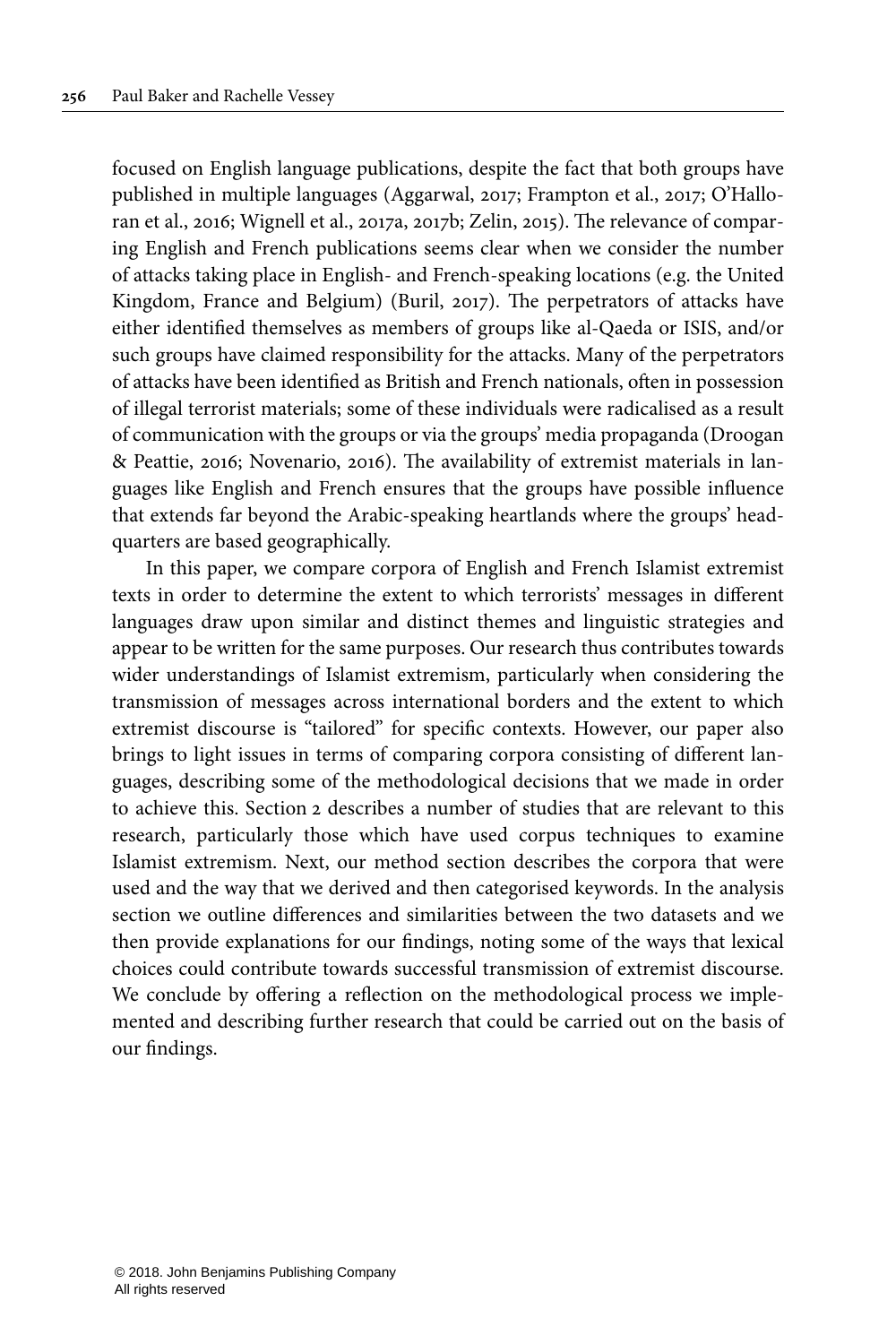# <span id="page-3-0"></span>**2. The violent extremism and publications of the Islamic State and al-Qaeda**

Conceptualisations of the relationship between the term 'extremism' and its relation to Islam are complex and contested. One distinction is between the terms 'Islamic' extremism and 'Islamist' extremism, where the former has been popularly used in western media (and implies a form of extremism connected to Islam generally) and the latter refers to extremism connected more specifically to politically-motivated Islam. A related term, 'Islamism' means the desire to impose a version of Islam over society while other terms like 'militant Islam', 'radical Islam' or 'fundamentalist Islam' complicate definitions further and are also often found in western news media, implying that Islam is an intolerant and insensitive religion [\(Esposito,](#page-22-5) 2014; [Kramer,](#page-22-6) 2003; Poljarevic, 2015). [Baker](#page-22-7) et al.'s [\(2013\)](#page-22-7) research, for example, has tracked how British newspapers moved from describing Islam as hardline to fanatical to militant to radical to extreme between 1998 to 2009. Additionally, some writers have argued that such terms tend to characterise Islam as an inherently extremist religion, whereas it is people who are the problem so it is preferable to refer to extremist Muslims ([Ghilan,](#page-22-8) 2013). The British government has defined Islamist extremism as any form of Islam that opposes "democracy, the rule of law, individual liberty and mutual respect and tolerance of different faiths and beliefs" (HM [Government,](#page-22-9) 2013:1), while the UK High Courts have at different times linked extremist Islamic positions to the use of violence aimed at achieving perceived Islamic goals or an extremely conservative view of Islam, which does not involve violence (see e.g. [2016] EWCA Crim 568 and [2016] EWHC 2688 (QB)).

Groups like al-Qaeda and ISIS have carried out attacks on both opposing military forces and civilians, including weaponising planes and land vehicles, exploding bombs in public places, and kidnapping and beheading people, as well as engaging in more traditional forms of warfare. While there are many differences between these two groups (see e.g. [Ingram,](#page-22-1) 2017; [Novenario,](#page-23-1) 2016), in this paper we focus on their similar global influence, achieved at least in part through their use of online messages that aim to recruit new members and inspire them to carry out acts of violence. Indeed, an English language magazine published by al-Qaeda is called Inspire and, as suggested by both its title and its opening article, the purpose of the magazine is to "inspire the believers to fight" [\(Ingram,](#page-22-1) 2017: 358). Magazines such as Inspire thus form part of the terrorist groups' strategy used to promote jihad internationally.

The appeal and influence of al-Qaeda's Inspire, which was first published in 2010, led to the creation of magazines for other extremist groups. For example, Dabiq, which dates from 2014, is an ISIS English-language magazine that has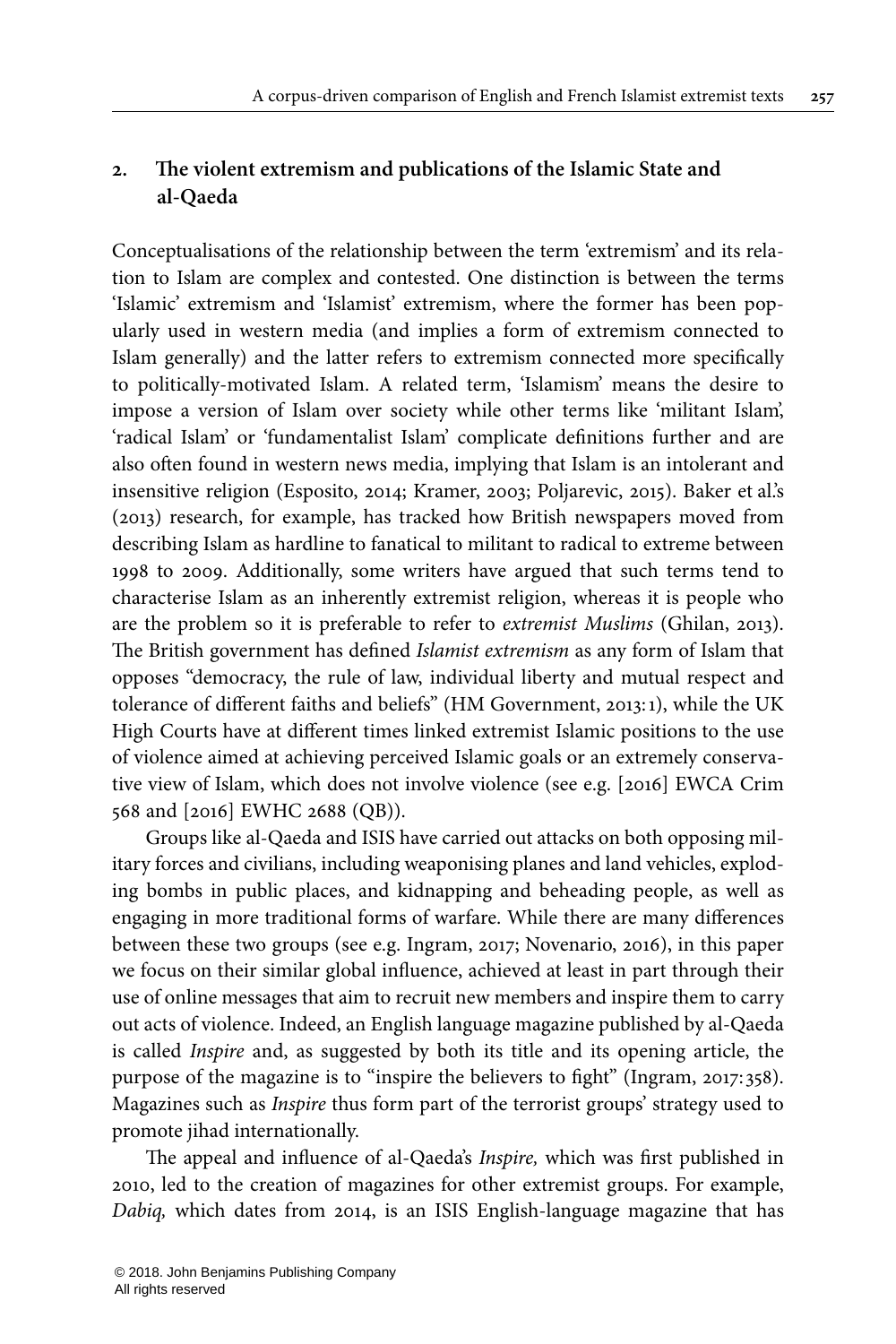been strongly influenced by Inspire, mimicking its use of regular sections and adopting iconography and doctrine [\(Frampton](#page-22-0) et al., 2017; [Ingram,](#page-22-1) 2017). As the magazines have grown in notoriety and influence, the amount of research around them has increased.

Researchers have drawn on Inspire and Dabiq as data in order to examine narrative themes ([Droogan](#page-22-4) & Peattie, 2016), the ISIS world view ([Wignell](#page-23-4) et al., [2017b](#page-23-4)), radicalisation strategies ([Ingram,](#page-22-1) 2017), and to compare and contrast ISIS, the Taliban, and al-Qaeda ([Aggarwal,](#page-22-2) 2017; [Ingram,](#page-22-1) 2017; [Novenario,](#page-23-1) 2016). Other researchers have been interested in mapping out the evolution of the language used by ISIS more generally ([Vergani](#page-23-5) & Bliuc, 2015). The methods have been equally wide-ranging, drawing on content analysis [\(Novenario,](#page-23-1) 2016), radical narrative analysis (Ingram, 2016), thematic network analysis ([Droogan](#page-22-4) & Peattie, [2016\)](#page-22-4), and multimodal social semiotics [\(Wignell](#page-23-3) et al., 2017a, [2017b](#page-23-4)). Although some computerised analysis has been applied to these texts (e.g. [Vergani](#page-23-5) & Bliuc, [2015\)](#page-23-5), to our knowledge, only a handful of examples of corpus linguistic research on Islamic extremist texts exist thus far. [Conoscenti](#page-22-10) (2016), for example, examines collocates in a corpus of Dabiq articles in order to identify the different types of enemies mentioned in the texts. Also, Prentice and colleagues [\(Prentice](#page-23-6) et al., 2011, [2012](#page-23-7)) apply the online tool Wmatrix (which automatically assigns semantic codes to words in the corpus, see [Rayson,](#page-23-8) 2009) to several different datasets of extremist texts. Their 2011 study examines 50 extremist texts which advocated violence in relation to the Gaza conflict, in order to identify persuasive strategies in two time periods. Wmatrix identified semantic groups of words that were collectively labelled as "Unselfish", "Belonging to a Group" and "Helping" and indicated the types of strategies used. The 2012 study compares corpora of counter-extremist and pro-extremist texts finding a number of key semantic category differences including sets of contrasting concepts like allowed/not allowed, dead/alive, calm/ angry and lawful/crime in the extremist messages.

The advantages of this diverse range of research foci and methodologies notwithstanding, the work to date has focused almost exclusively on English language data (for an exception, see [Aggarwal,](#page-22-2) 2017). This focus on English data creates a "biased understanding" ([Zelin,](#page-23-0) 2015) and, crucially, it means that the extent to which such materials pose a threat to national security "cannot be properly understood" ([Frampton](#page-22-0) et al., 2017: 23). Almost all ISIS media content is published in Arabic ([Frampton](#page-22-0) et al., 2017), and although English is the second largest language of publication, it represents only a fraction of the overall jihadist output, which exists in other languages, too (see [Table](#page-5-0) 1).

Much work remains to be done on the multilingual extremist texts and, we argue, corpus linguistics has much to offer as a methodology to this end. The small number of corpus linguistic studies referred to above have mainly relied on soft-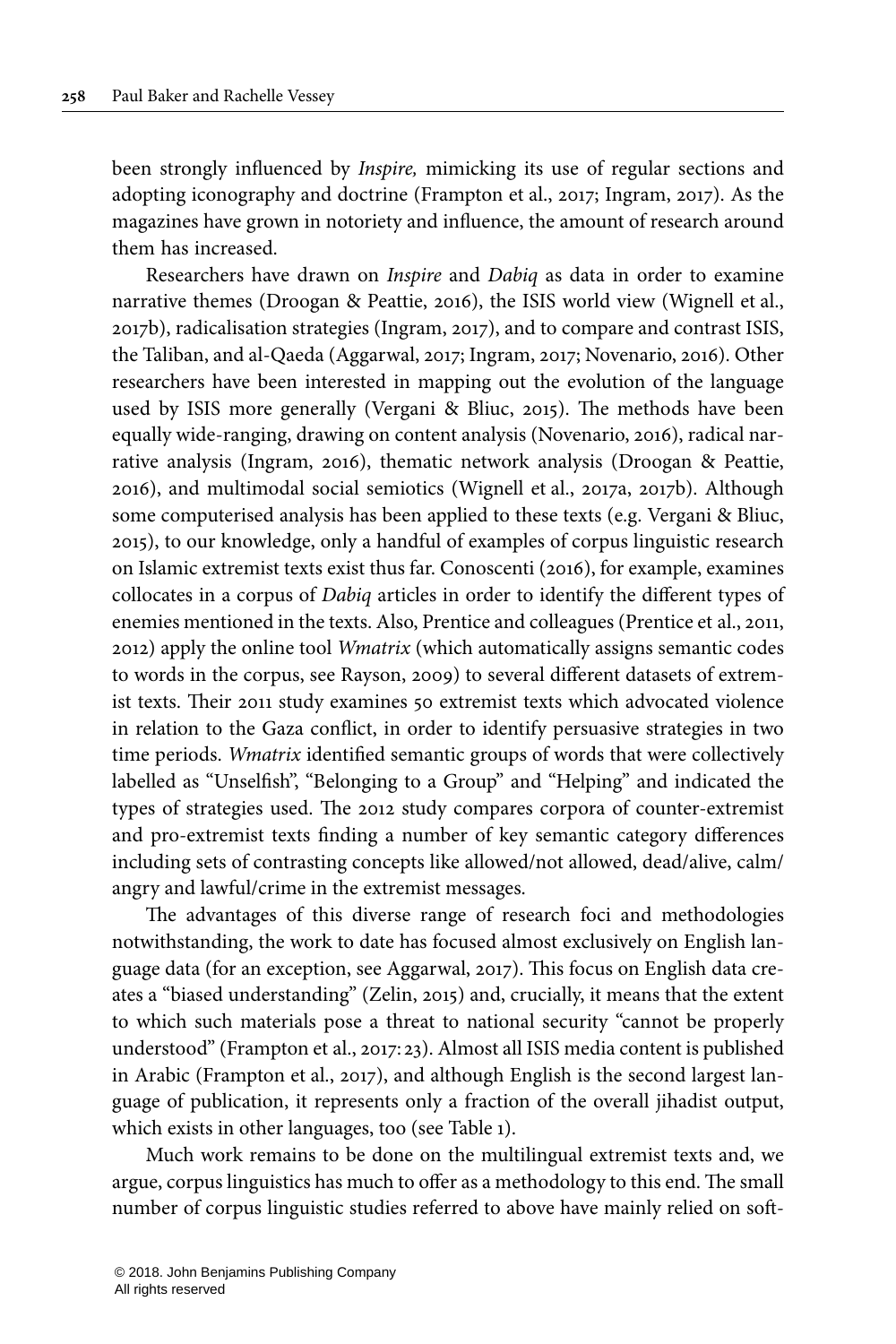|         | Language Number of media releases over 1-week sample period (April 18-24, 2015) |  |  |
|---------|---------------------------------------------------------------------------------|--|--|
| Arabic  | 123                                                                             |  |  |
| English | 8                                                                               |  |  |
| Russian | 5                                                                               |  |  |
| Kurdish | $\overline{4}$                                                                  |  |  |
| French  | $\overline{2}$                                                                  |  |  |
| Urdu    | 1                                                                               |  |  |

<span id="page-5-0"></span>**Table 1.** ISIS media releases by language (adapted from [Zelin, 2015\)](#page-23-0)

ware which assigns words to pre-defined categories. However, this can result in problems when the software encounters words that are not included in its lexicon or have multiple meanings. Our experiments using automated tagging on a sample of extremist literature in English found numerous cases of mis-tagging, as well as a substantial number of Arabic words that were tagged as "unmatched" (meaning the tool did not recognise them). We also struggled to find a tagger that could cope with both English and French. Given these difficulties, we found that an approach combining corpus linguistic techniques with qualitative, contextualbased analyses was best suited to the task at hand. This multi-faceted approach is outlined in the following section.

#### **3. Data and methods**

The English corpus consists of 27 texts (679,743 words) categorised as extremist by UK authorities. Twenty of the texts are from two magazines, Inspire and Dabiq, while the other seven are individual texts from other extremist sources. The French corpus contains 9 texts (191,344 words) from the ISIS magazine Dar al Islam, which has also been categorised as extremist by UK authorities. While the total amount of texts might seem small in number, the 9 texts in the French corpus represent a 90% sample of the total Dar al Islam publication, as only 10 issues were published [\(Buril,](#page-22-3) 2017). Similarly, the 11 issues of Dabiq and the 9 issues of Inspire used in the English corpus represent 73% and 64% of the total Dabiq and Inspire publications, as only 15 and 14 issues were published, respectively [\(Droogan](#page-22-4) & [Peattie,](#page-22-4) 2016, [Wignell](#page-23-9) et al., 2017c). The complete volumes of these publications were not included in the corpora because they were either not available from the source (see below) or they were corrupted files that were not computer-readable.

There are obvious differences between the two corpora – not least of which their size, source texts, and the language being employed. It is also worth noting that although one corpus is English and the other is French, both contain code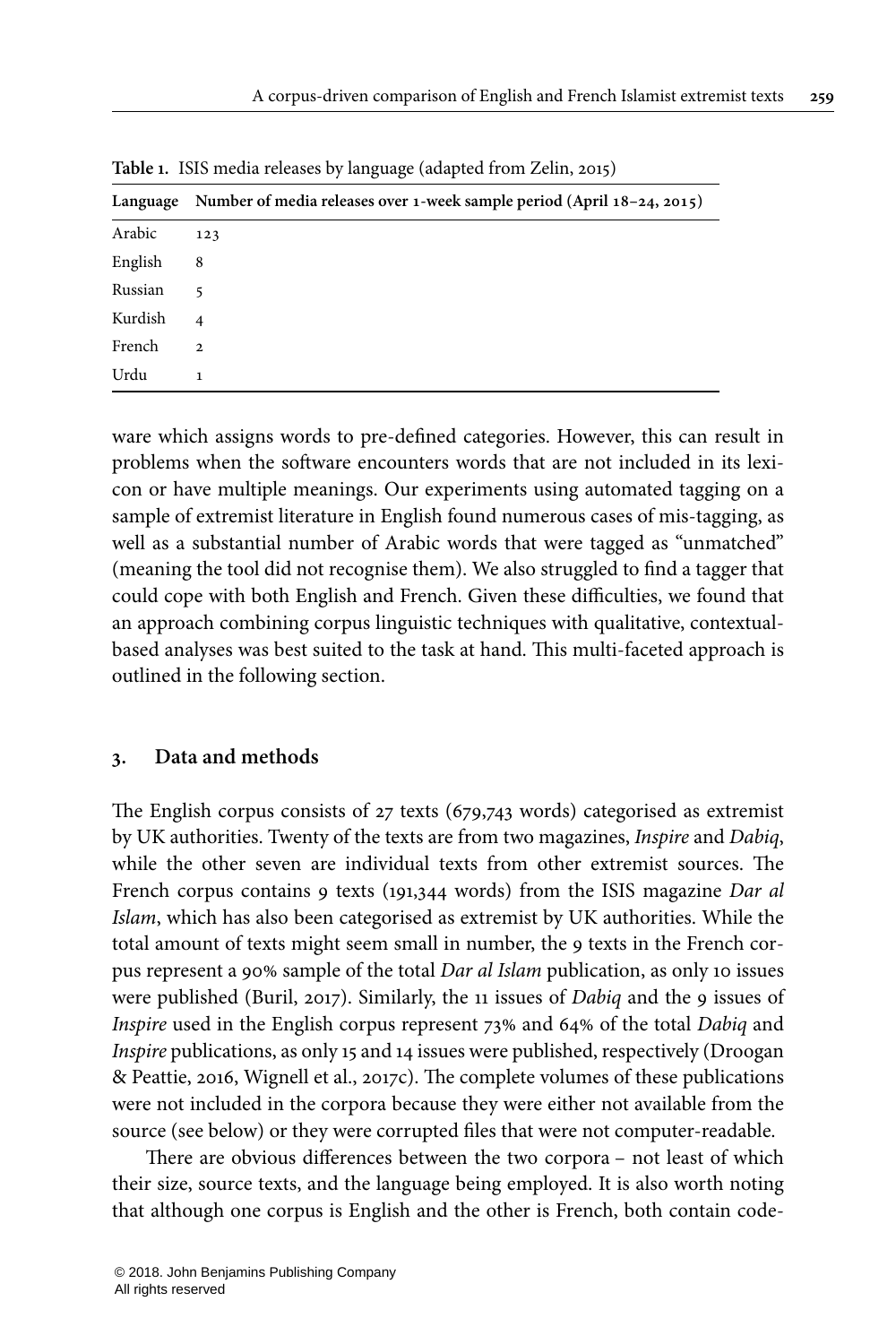switching into Arabic, as will be discussed in later sections. There are also notable corpus-internal differences. Inspire and Dabiq were published by different extremist groups with different agendas and readerships (see e.g. [Ingram,](#page-22-1) [2017](#page-22-1); [Novenario,](#page-23-1) 2016); also, each magazine consists of dozens of individual texts, many of which are written by different authors and contributors. Despite the inter- and intra- corpus differences, all of the texts included in the corpora were assessed as dangerous and extremist by relevant UK authorities and it is on this basis that we have included them in our corpora. These texts are based around similar topics and have similar goals (i.e. to persuade readers to join their cause); as a result, there is considerable lexical repetition meaning that millions of words are not likely required to identify linguistic patterns. Nevertheless, when dealing with relatively small amounts of data it is important to take into account cases where a word is poorly distributed and we have noted such cases in the analysis section that follows.

Although in related research some authors (e.g. [Aggarwal,](#page-22-2) 2017) have sourced their extremist texts from the internet and others (e.g. [Wignell](#page-23-3) et al., 2017a, [2017b](#page-23-4)) have published large-scale excerpts from the magazines, the possession of these texts can result in prosecution and their reproduction can lead to the recirculation of extremist discourse ([Droogan](#page-22-4) & Peattie, 2016; [Frampton](#page-22-0) et al., 2017). The legal and ethical dimensions of studying terrorist discourse are still unclear but in our case access for research purposes was made possible by an authorised government contact and in this article we provide only minimal excerpts of the data for demonstration so that the material is not recirculated.

A comparison of themes emerging from the English and French keyword lists was the main objective in our analysis. Since the resulting themes emerge from the corpora rather than from related literature, we have labelled our approach 'corpus-driven' [\(Tognini-Bonelli,](#page-23-10) 2001). Importantly, though, a keyword list obtained from the comparison of an English wordlist against a French wordlist would highlight linguistic (e.g. French vs. English) rather than discursive differences. The cross-linguistic nature of this project therefore required the compilation of individual keyword lists for each language dataset and the subsequent comparison of these keyword lists using both quantitative and qualitative means (see [Vessey,](#page-23-11) [2013\)](#page-23-11).

To compile individual English and French keyword lists, English and French reference corpora were required; however, a publicly-available corpus of general contemporary French proved impossible to find. Instead, a corpus of 2,310 texts from La Presse (a French Canadian newspaper) (1,462,398 words) from 2009 was used as a reference corpus. As discussed in [Section](#page-20-0) 5, a corpus of European French might have been more appropriate, not only due to the focus in the French data on issues from France but also differences in register between the primary corpus and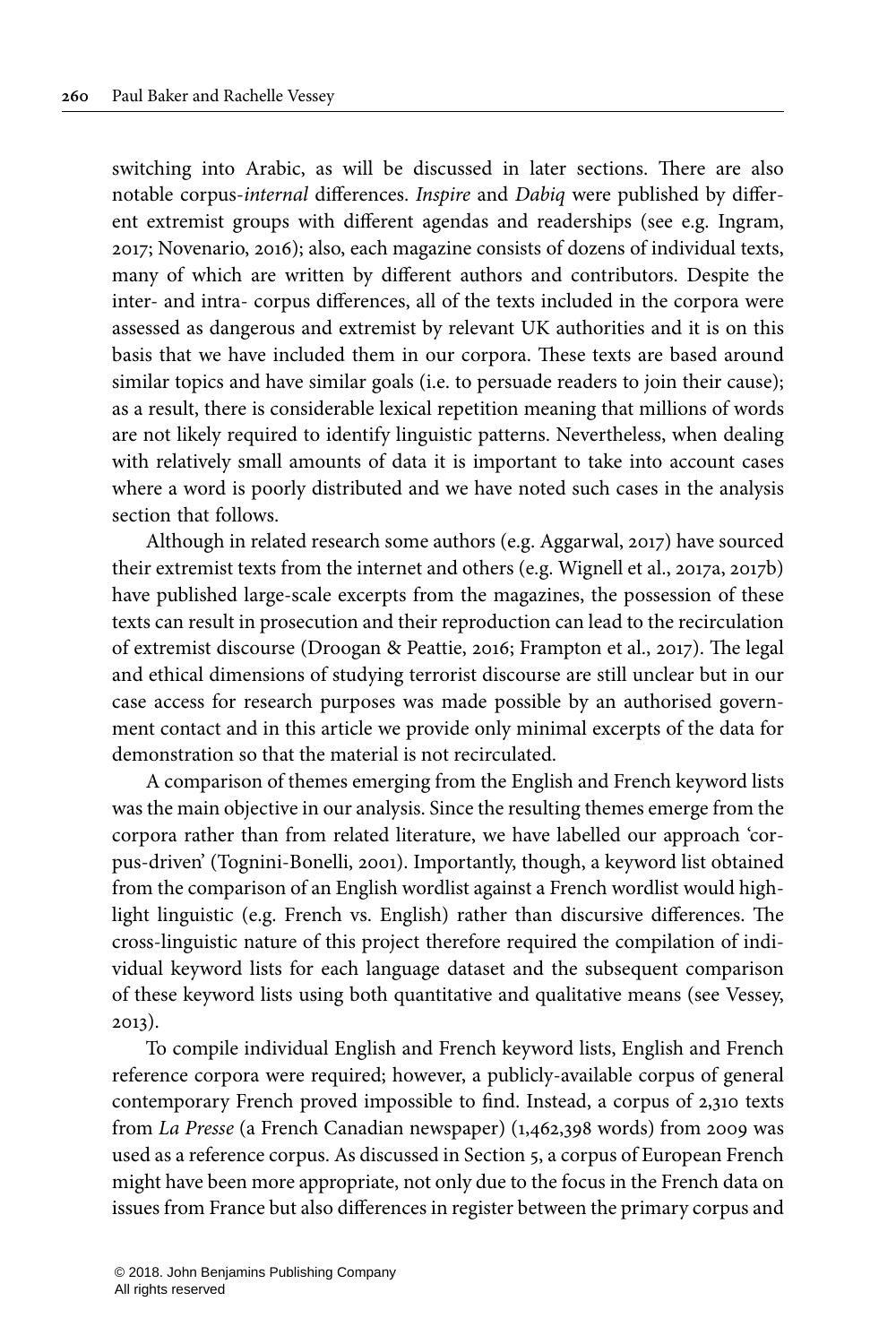the reference corpus; however, this was impossible to predict before undertaking the research and it speaks to the issues arising from the lack of a large general corpus of French. To ensure comparability between the two languages, we built a similar reference corpus of all British national newspaper texts from around the same time period, containing both broadsheets and tabloids and left-leaning and right-leaning newspapers (1,381,219 words).

With these reference corpora, AntConc (Version 3.4.4, [Anthony,](#page-22-11) 2016) was used to derive keyword lists in French and English and the top 500 keywords for each list were examined using collocate, cluster and concordance analysis (established functionalities within corpus-assisted discourse studies; cf. [Baker,](#page-22-12) 2006; [Partington, 2004](#page-23-12)).

The collocates of each keyword were established using a search window of three spaces to the left and the right of the node word and a minimum Mutual Information score of five. As there is no agreement on an ideal span for collocation, we experimented with different settings in order to determine a span which gave the best precision and recall of true collocates (e.g. words where some sort of direct relationship with one another can be identified). Collocates helped us to identify how individual words were used in context, allowing us to establish the meaning of words and how concepts and themes denoted by words are connected in discourse. Clusters of 2–4 words to the left and the right of each keyword were also examined to investigate how meaning was cemented across multi-part units of language. Concordance line analysis was used to supplement collocate and cluster analysis.

Collocate, cluster and concordance analysis were used to identify themes emerging from the keyword lists. Themes that emerged in one language were compared against the themes that emerged in the other language and the themes were discussed by the researchers to determine if the categorisations were consistent and overlapping across the datasets. Then, the English and French keyword lists were compared in order to establish which keywords were common to both corpora and which were unique to the English and French magazines. This step required the careful consideration of keywords and their translation equivalents or near-equivalents in the other language. In order to take into account the fact that our two corpora were different sizes, we compared normalised frequencies between the two corpora, along a common baseline of occurrences per 1,000 words.

A final step involved mapping the equivalence (or non-equivalence) of keywords across languages (i.e. the cross-linguistic similarities and differences) onto the thematic categorisations previously established. This required revisiting the categories established in the previous step and also, in some cases, revisiting the qualitative analysis and revising some of the categories. The ultimate outcome of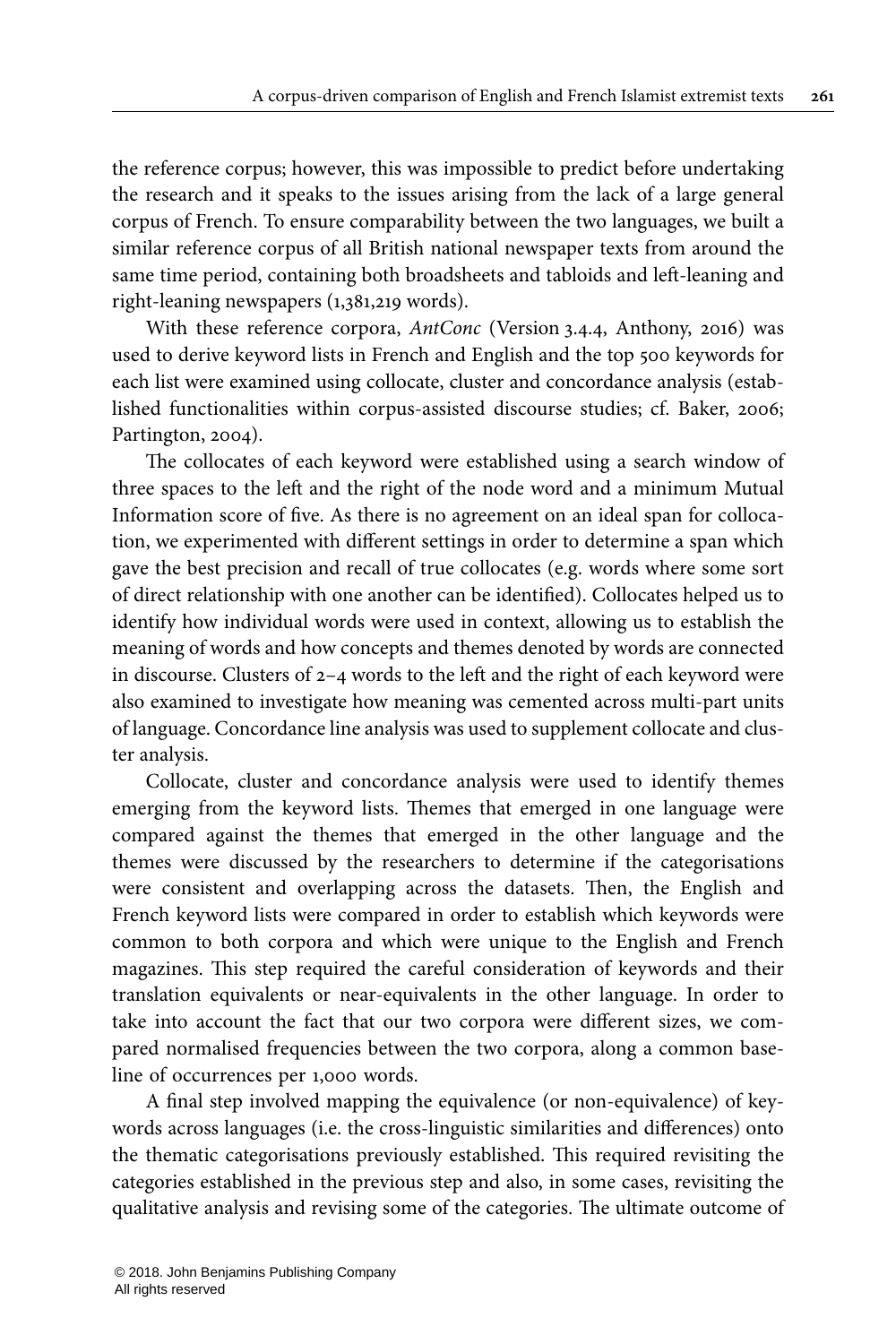this procedure was a matrix that cross-listed the emergent thematic categories against the keywords that were common to both languages or unique to English and French (see [Table](#page-11-0) 2).

For the purposes of this paper, we will focus only on the categories that contained the most word types and/or tokens, attributing to these categories a dominant thematic role in the datasets. More specifically, we will provide detail on the dominant themes shared between the English and French magazines and the dominant themes that were more salient to the English and French magazines, respectively. Dominance was established by calculating the sum of relative frequencies of all words in these categories and the differences between these relative frequencies in English and French. Where relative frequencies were both high and similar in English and French, we consider these to be shared themes. Where relative frequencies were exceptionally higher in one language category than the other, <sup>1</sup> we consider these themes more salient to that language. Findings relating to dominant shared and salient categorical themes are outlined in the next section.

## **4. Findings**

In this section, common categories are presented first; then we present findings more salient in the English data, followed by [Section](#page-17-0) 4.3, which presents findings that were more salient in the French data.

## **4.1** Common categories

As [Table](#page-11-0) 2 shows, one of the categories with high relative frequencies in both English and French texts pertains to Allah and worship, indicating that religion is a central theme in both corpora (one often overlooked and misunderstood; [Droogan & Peattie, 2016](#page-22-4); [Frampton et](#page-22-0) al., 2017).

**<sup>1.</sup>** The %diff calculation [\(Gabrielatos](#page-22-13) & Marchi, 2012) was used to compare the relative frequencies of words in each category across the two languages. The calculation results in a positive or negative number, with numbers closer to zero indicating similar relative frequencies. Ordering the %diffs for each category allowed us to identify categories that were most similar and different between French and English. All the categories in [Tables](#page-11-0) 2 and [3](#page-14-0) have a %diff of 50 or more (note that this number is arbitrary and should not be considered a benchmark for future studies).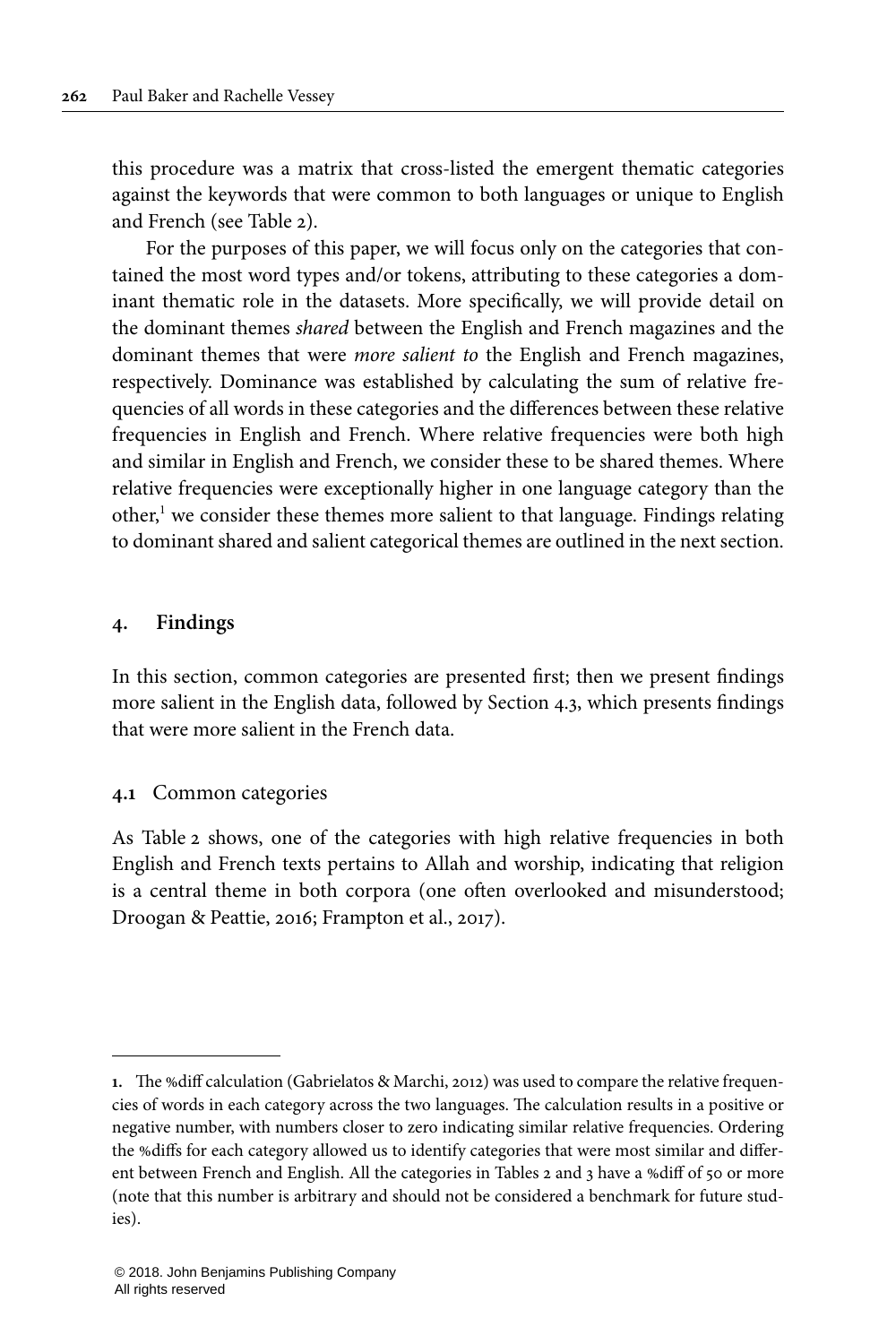The most frequent word is Allah (or Allāh) <sup>2</sup> which comprises 75% of English and 93% of French instances of the category. We have also included words in this category which occur within frequently-mentioned Arabic honorific phrases like sallallahu 'alayhi wa sallam ("blessings of God be upon Him and His family and peace"), rahimahullāh ("Allah have mercy upon him") and radiyallāhu ("Allah is pleased with him"). These phrases are often used in parentheses in the texts when referring to people who are lauded by the authors, such as Osama Bin Laden. Common clusters containing Allah in the English texts are *may Allah* (301 occurrences), which usually involves requests for Allah to help the extremist cause (e.g. may Allah bless this Islamic State) and cause of Allah (100 occurrences) which is used euphemistically to refer to all activities approved of by the extremist writers, including violence (e.g. By now almost all of his companions had been killed in battle for the cause of Allah). Other English clusters containing Allah also involve honorifics e.g. All praise is due to Allah (68 occurrences). One legitimation strategy found in the corpus is to describe Allah as supporting the extremist cause, as shown in Example ([1\)](#page-9-0):

<span id="page-9-0"></span>(1) But Allah knows the reality of their false claims, and our killed soldiers are in the gardens of Paradise while their dead soldiers are in the dungeons of Hellfire. 3

Findings in the French corpus are similar in many ways. The word préserve tends to be used in the semi-fixed honorific phrase Qu'Allah le préserve ("May Allah protect him") (12 occurrences). While the most frequent cluster containing Allah /Allâh refers to the Prophet Muhammad (messager d'Allah/Allâh, 59 and 59 occurrences, respectively), one notable cluster is la loi d'Allah/Allâh (19 and 15 occurrences, respectively), which tends to be used to justify the rule of law that the Islamic State wishes to impose on its territory (Example [\(2\)](#page-9-1)).

<span id="page-9-1"></span>(2) […] Evidemment, et comme pour toutes ses décisions, l'Etat Islamique se réfère uniquement à loi d'Allah

("[…] Clearly, and as with all its decisions, the Islamic State refers exclusively to the law of Allah")

**<sup>2.</sup>** The corpora contained different spellings of words derived from Arabic. In the English corpus Allah occurs 4,782 times, Allaah twice and Allāh 314 times. It could be argued that the latter two terms help to establish the texts as linguistically and thus politically, religiously and culturally non-western, thereby offering subtly alternative "in-group" depictions. Diacritics and vowel doubling thus act as legitimation strategies.

**<sup>3.</sup>** Examples given from the corpora are intended to be illustrative of the points made, rather than being representative of the most common use of a particular keyword. We have made the decision not to give the names of the texts as we would like the focus of this paper to be on the language use of the text producers rather than the texts themselves.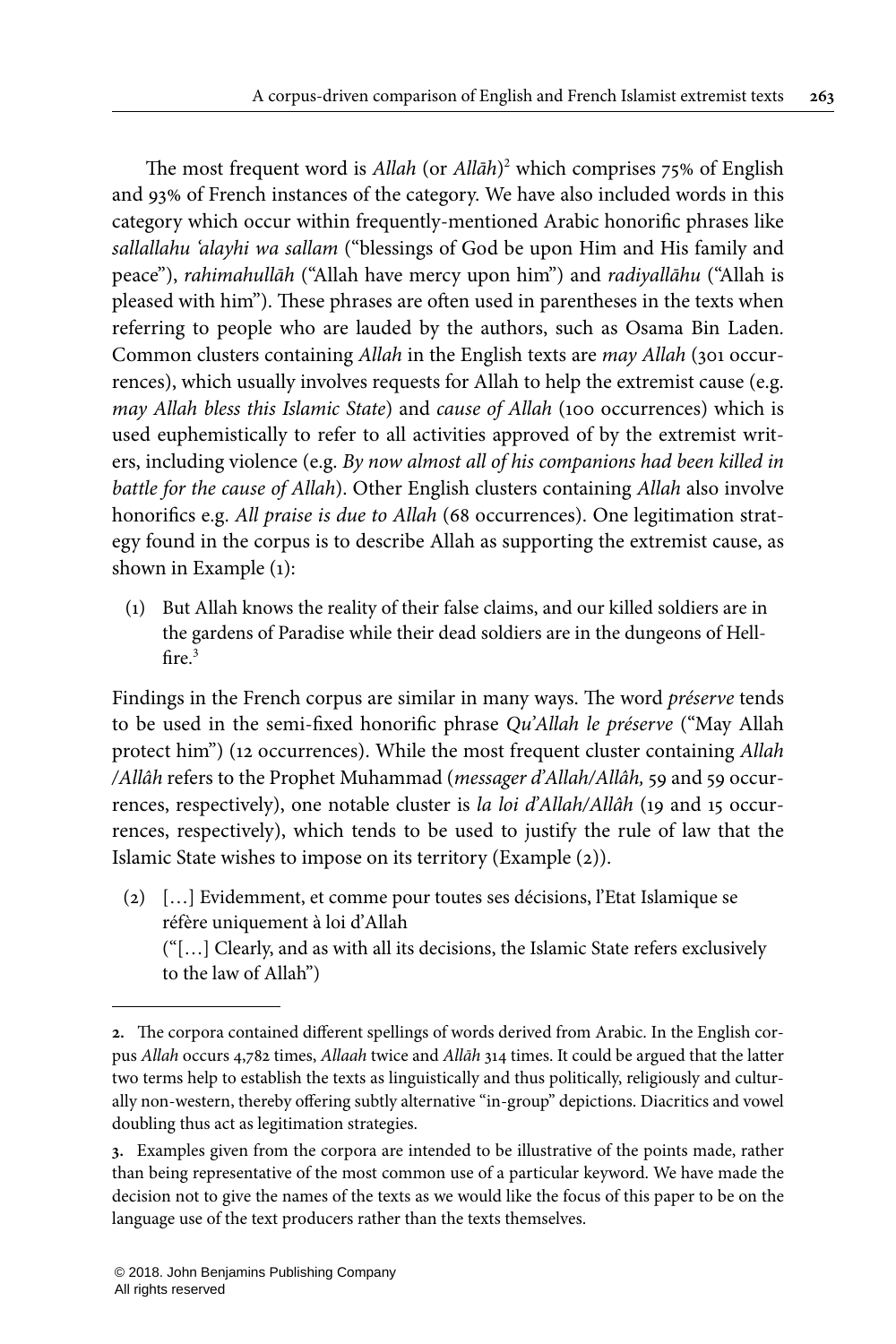In both English and French, the frequent reference to Allah along with claims that the writers are acting on His behalf and know what He wants (i.e. are obeying the will or law of Allah) could therefore be seen as a way of legitimating violence and violent people who are held up as role models.

The second category which was found to be frequent in both groups and mentioned with similar proportions was"Negative Othering", which referred to people and concepts who were represented as being against the version of Islam advocated by the writers of the extremist literature. Numerous other studies on extremist literature have identified similar themes, finding the construction of a "crisissteeped bi-polar world" ([Ingram,](#page-22-1) 2017: 367; see also [Novenario,](#page-23-1) 2016). "Negative Othering" was the third largest category in the English texts and the fourth largest in the French texts. Within this category, the general concept of disbelief was frequently referenced, with English texts using words like *disbelief* and *disbelievers* (82 and 254 occurrences respectively), and French texts using an equivalent set of words: mécréance, mécréant, mécréants (153, 117, 250 occurrences, respectively). However, particularly in the English texts, distinctions were made between different types of disbelief. Apostates/apostats were referred to in both languages, a concept which refers to the conscious abandonment of Islam, including conversion to another religion; the Arabic term murtaddīn (used in the English texts 67 times) refers to such a person while taghut/tawāghīt means crossing limits or rebelling, referring to someone who does not worship Allah. Another frequently mentioned concept was that of hypocrisy/hypocrisie and hypocrites, which denoted people who pretend to be Muslim but conceal their disbelief. In the English texts the Arabic term kāfir, kuffar or kuffār was also frequent, referring to a disbeliever or concealer of the truth (usually used to refer to non-believers, especially those in westernised countries), as in Example [\(3](#page-10-0)).

<span id="page-10-0"></span>(3) A year later (December 2013) I flew out again, this time a direct flight to Istanbul, Turkey; I was again stopped and questioned, however after a long three hour interview, the swine-eating filth disbelievers let me go and I was put on the next flight out (stupid Kuffār).

The related concept kufr refers to non-belief. Together these four Arabic words occurred 144 times in the English texts but were both infrequent in French (e.g. koufr, 3; kufr, 2; kâfir, 1) and not found in the top 500 French keywords, indicating a difference at the lexical level in the way this category is realised across the two languages. Another Arabic term, takfir (in the English texts) involves the practice of declaring someone as a kāfir, while another form of disbelief was shirk/chirk, which is the sin of polytheism or idolatry (people who commit shirk are referred to as mushrikīn). The Anti-Christ is also included in the "Negative Othering" cat-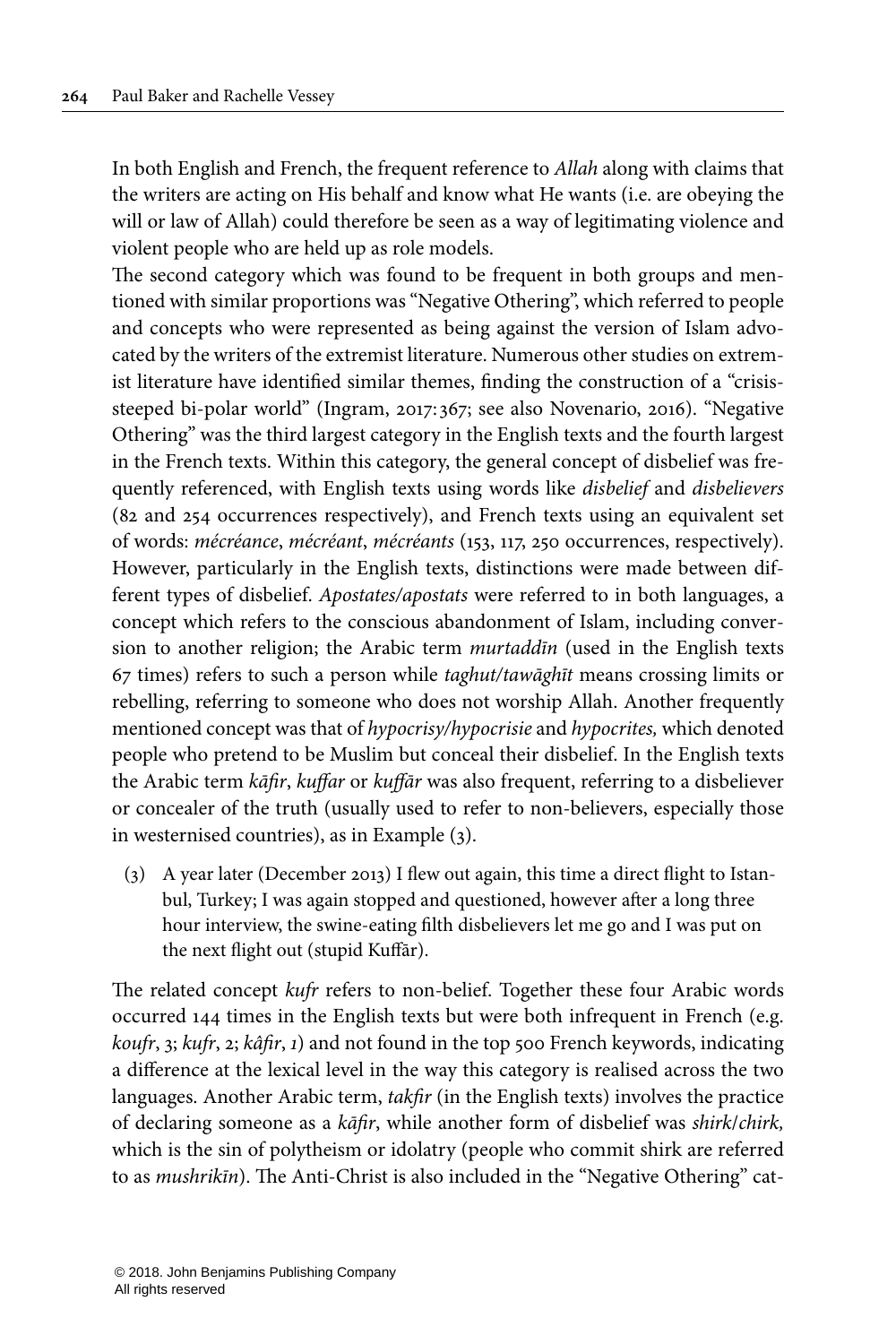<span id="page-11-0"></span>

|                      | Table 2. Categories common to both English and French texts                                                                                                                                                                                                                                                                                                                       |         |          |                                                                                                                                                                                                                                                                                                                                   |                     |          |
|----------------------|-----------------------------------------------------------------------------------------------------------------------------------------------------------------------------------------------------------------------------------------------------------------------------------------------------------------------------------------------------------------------------------|---------|----------|-----------------------------------------------------------------------------------------------------------------------------------------------------------------------------------------------------------------------------------------------------------------------------------------------------------------------------------|---------------------|----------|
|                      |                                                                                                                                                                                                                                                                                                                                                                                   | English |          |                                                                                                                                                                                                                                                                                                                                   | French              |          |
|                      |                                                                                                                                                                                                                                                                                                                                                                                   | total   | relative |                                                                                                                                                                                                                                                                                                                                   | total               | relative |
|                      | Category Keywords in English corpus                                                                                                                                                                                                                                                                                                                                               |         |          | frequency frequency Keywords in French corpus                                                                                                                                                                                                                                                                                     | frequency frequency |          |
| Allah and<br>worship | alayhi, alayhis, allah, allāh, almighty, lord, radiyallāhu,<br>shahādah, shuhadā, tawhīd, walā,<br>rahimahullāh, sake,                                                                                                                                                                                                                                                            | 6,729   | 9.89     | allah, allāh, divinité, préserve, tawhîd                                                                                                                                                                                                                                                                                          | 2,021               | 10.56    |
| Othering<br>Negative | apostate, apostasy, apostates, dajjal, deviance, deviant,<br>disbelief, disbelieve, disbelievers, evil, falsehood,<br>rāfidah, rāfidī, regime, rulers, safawī, sahwah, sahwāt,<br>sin, sins, sects, secularist, shaytān, takfir, weak, shirk,<br>kuffar, kufr, murtad, murtaddin, mushrikin, others,<br>grayzone, hypocrisy, hypocrites, irjā, kāfir, kuffar,<br>tāghūt, tawāghīt | 4,765   | 7.01     | rafidites, système, laïcité, mécréance, mécréant,<br>idolâtres, idoles, irjâ, innovations, problème,<br>associateurs, bachar, chirk, différents, école,<br>mécréants, péché, péchés, régime, sahawât,<br>écoles, fornication, hypocrites, hypocrisie,<br>adorateurs, apostasie, apostats, apostat,<br>tâghoût, tawâghît, tawâghît | 1,605               | 8.39     |
| Reward               | blessed, blessing, blessings, booty, ghanimah, hereafter,<br>Jannah, jizyah, merciful, mercy, paradise, reward, slave,<br>slaves, wealth                                                                                                                                                                                                                                          | 1,520   | 2.23     | bénédictions, bienfait, biens, butin, échange,<br>miséricordieux, miséricorde, paradis,<br>esclavage, esclave, esclaves, jiziyah,<br>récompense, salut                                                                                                                                                                            | 450                 | 2.36     |

© 2018. John Benjamins Publishing Company

All rights reserved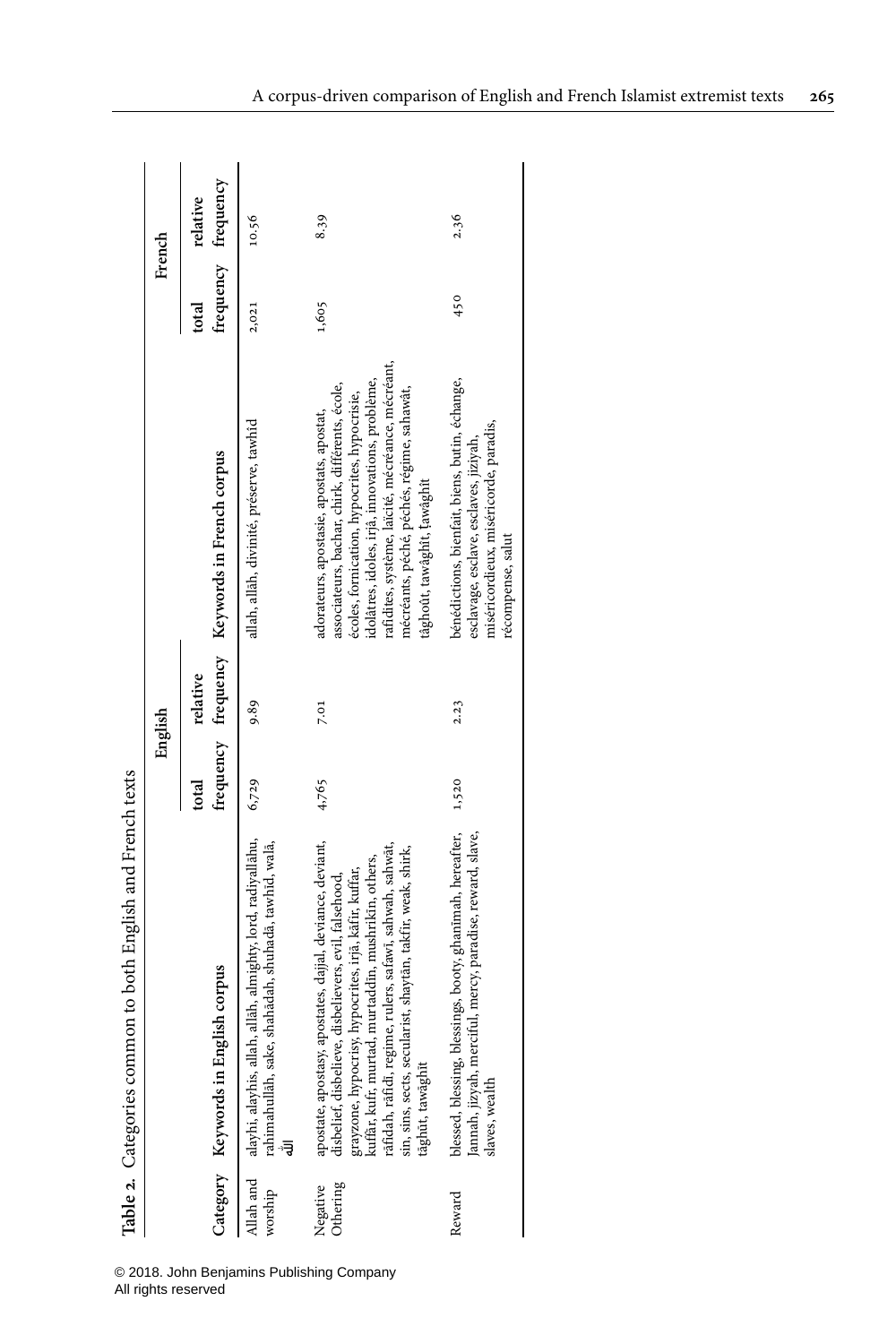egory, referred to as al-Dajjal or Shaytān in the English texts, who is viewed as a literal personification of everything that is against Islam, as in Example [\(4\)](#page-12-0).

<span id="page-12-0"></span>(4) Shaytān will do anything he can to make you lazy and procrastinate in doing good deeds.

A further difference between the English and French texts in this category is the presence of the word evil in the English texts (220 occurrences), which had no equivalent top 500 keyword in the French texts. Evil is used to refer to people (e.g. evil scholars, evil people, evil leader) but also actions (evil deeds, evil plans) and also, as shown in Example [\(5](#page-12-1)), as a more abstract concept or vaguer presence.

<span id="page-12-1"></span>(5) Each town has a Shar'ah court and Islāmic police who patrol the streets enjoining the good and forbidding the evil and ensuring no one breaks the law of Allāh

In this category the French texts contain references to sex (fornication, 20 occurrences) and schools (école, écoles, 20 and 26 occurrences, respectively), while only a handful of references to these concepts were found in the English texts (cf. [Droogan](#page-22-4) & Peattie, 2016). Fornication tends to be discussed in terms of a sin forbidden by Allah (Allah condamne la fornication et l'interdit). Attacks on individuals and places where this "sin" is common are justified using authoritative texts or sources (see Example ([6\)](#page-12-2)).

<span id="page-12-2"></span>(6) Si la fornication se répand dans une cité, Allâh donne la permission de la détruire

("If fornication is widespread in society, Allâh gives permission to destroy it")

According to the magazines, fornication is one of the hallmarks of a civilisation in decline, providing self-evident truth for the need to take up arms against the sinners and/or immigrate to the Caliphate. Fornication is also mentioned in passing with relation to schools, which are represented as another institution of corrupt society. The French texts argue that mixing girls and boys in schools is an open door to fornication (la mixité entre les filles et les garçons qui est une porte ouverte vers la fornication). Like fornication, schools are barely discussed in the English texts. In French, the majority of references to schools (école/s) derive from a lengthy article calling for parents to abandon the French education system, which has been secular since a 2004 law banned all religious symbols in public schools (hence references to laïcité ("secularism"), which tend to refer to the school system). Here, schools are referred to not only as républicaine or de la République ("[French] Republic schools", two and one occurrences, respectively), but also as écoles de la mécréance ("disbelievers' schools") and écoles de la jâhiliyah ("schools of ignorance or barbarism", two and six occurrences, respectively). Again, author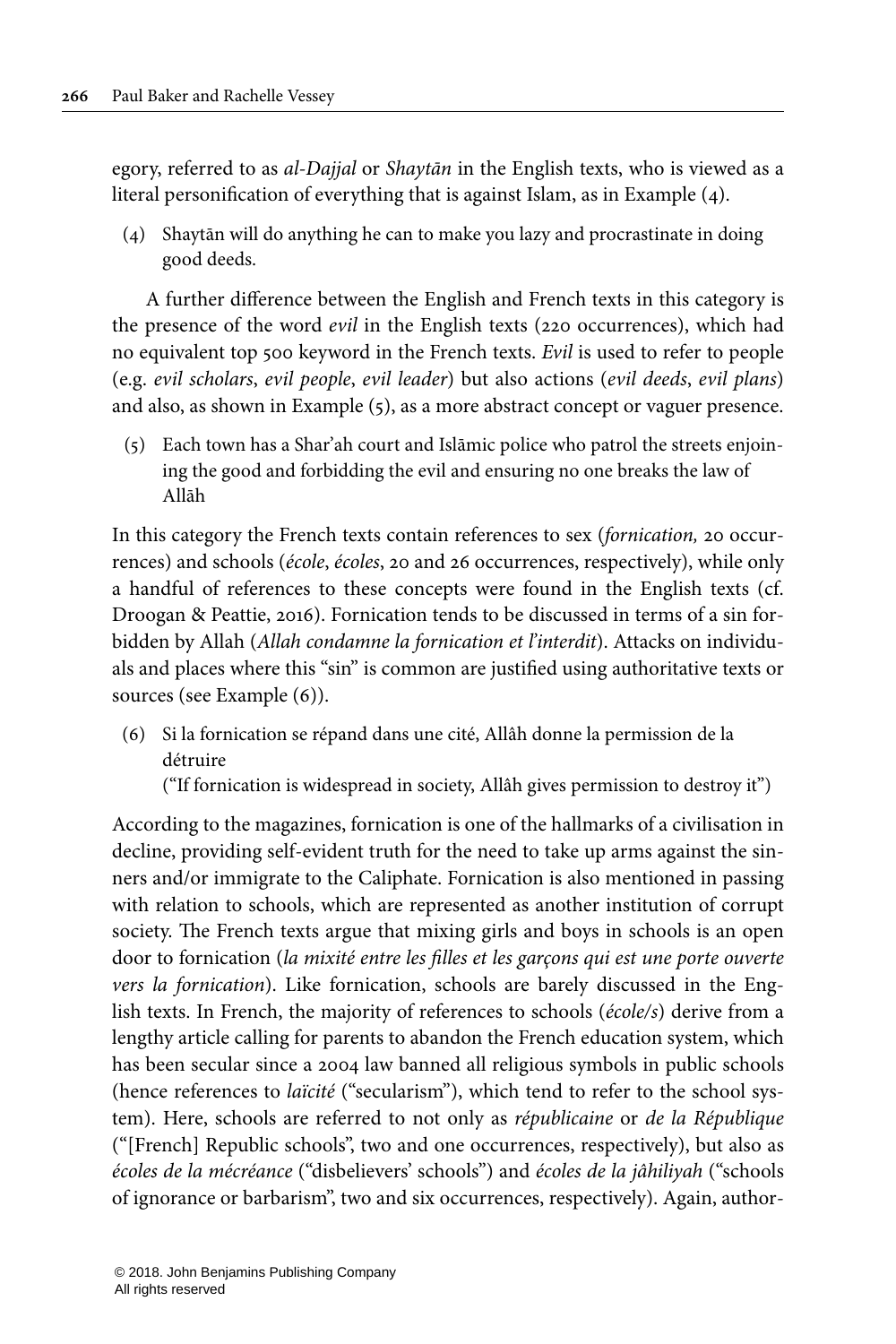itative Islamic texts are drawn upon to argue that the education system is not only flawed, but in fact corrupts the children's faith. The solution, according to the article, is hijrah, i.e. immigration to the caliphate, where the education programmes are "truly Islamic" (réellement islamiques) and "purified" of all disbelief and sins (purifiés de toutes les mécréances et péchés).

The category of "Reward" is included in [Table](#page-11-0) 2 as, despite being less frequent than some of the other categories discussed in this paper, it is the one where the relative frequencies between English and French were closest together. The texts refer to several different types of reward, including Allah's blessings or mercy, but also the prospect of reward in the afterlife, sometimes referred to as the hereafter (84 occurrences). In the hereafter, the worthy will get to live in Jannah, the Arabic term for *paradise/paradis*. Paradise is described as being achieved through dying while fighting the various "Others" described previously, and is thus strongly linked to martyrdom. However, attaining paradise is not the only reward referred to in the texts. More earthly and material rewards are also mentioned, referring to the literal "spoils of war" including booty (butin, 15 occurrences) (the Arabic ghanīmah) and slaves (esclave and esclaves, 20 and 22 occurrences, respectively), as shown in Examples ([7](#page-13-0)) and [\(8\)](#page-13-1).

- <span id="page-13-0"></span>(7) Strike their shirk with your tawhīd, and Allah will break their strength. Allah will transfer their wealth and arms to you. You will seize it from their hands as war booty through which you will support Allah's religion and continue to be the people of support.
- <span id="page-13-1"></span>(8) […]ensuite un cinquième de ces esclaves est transféré aux autorités de l'Etat Islamique pour être distribué en tant que cinquième du butin. ("[…]then a fifth of the slaves are transferred to the Islamic State to be distributed as a fifth of the booty")

Another word that we have classed as reward is jizyah/jiziyah which consists of tax levied by Islamic states on certain non-Muslim subjects. Dar al-Islam dedicates an entire section of Issue 5 to the superiority of ISIS in its application of the "judgment of Allah", for example, through the application of *jiziyah*. An illustrative instance is shown in Example ([9\)](#page-13-2).

<span id="page-13-2"></span>(9) L'Etat Islamique applique le jugement d'Allâh. L'Etat Islamique impose la Jiziyah des mécréants (Gens du Livre). contrairement aux Sahawât. ("The Islamic State applies the judgment of Allâh. The Islamic State imposes Jiziyah on disbelievers (People of the Book). Unlike the Sahawât.")

The imposition of jiziyah is just one example of how the Islamic State argues it follows a more rigorous and strict (i.e. "true") version of Islam; this, it is argued, is part of what distinguishes ISIS from other Islamic groups (e.g. Sahawât, i.e.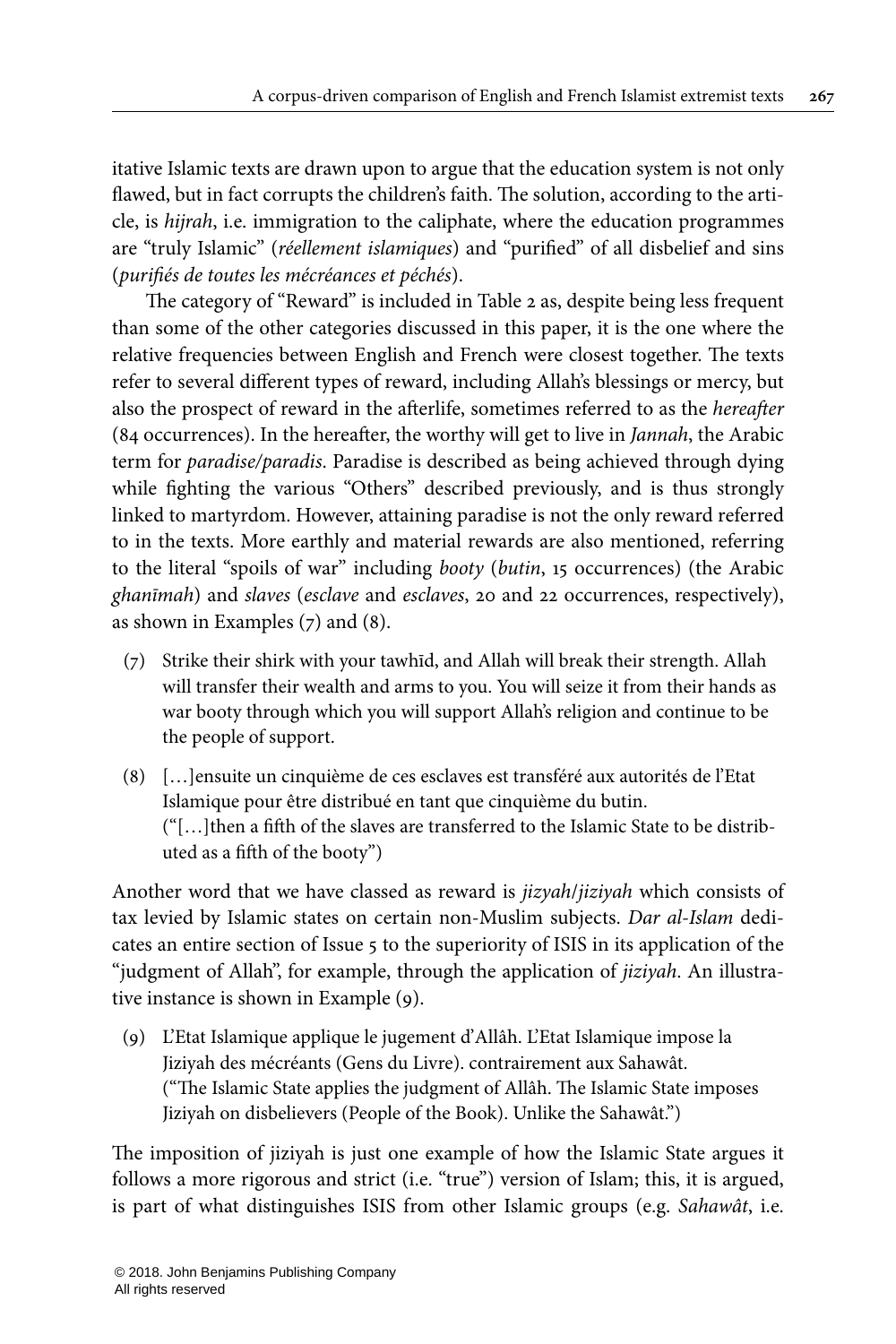enemies or alternative militias argued by ISIS to be pro-USA), which are argued to be apostates. In other words, the imposition of jiziyah on disbelievers is part of ISIS's strategy of identifying as the most pure – and violent – of the Islamic groups (a finding also supported by previous research, e.g. [Droogan](#page-22-4) & Peattie, [2016;](#page-22-4) [Frampton](#page-22-0) et al., 2017; [Ingram,](#page-22-1) 2017; [Novenario,](#page-23-1) 2016). We now move on to consider categories that were much more frequently mentioned in the English texts as opposed to the French ones.

#### **4.2** English categories

The English texts contained a much higher proportion of keywords related to the following categories: "Violence, war and death", "Places" and "Countries and travel". These categories and their associated words and frequencies are shown in [Table](#page-14-0) 3.

| Category                            | Keywords in English corpus                                                                                                                                                                                                                                                                                                                                                                                                                                                                                                                                                                                                                | English total<br>frequency and<br>relative<br>frequency | Equivalents<br>for French<br>keywords |
|-------------------------------------|-------------------------------------------------------------------------------------------------------------------------------------------------------------------------------------------------------------------------------------------------------------------------------------------------------------------------------------------------------------------------------------------------------------------------------------------------------------------------------------------------------------------------------------------------------------------------------------------------------------------------------------------|---------------------------------------------------------|---------------------------------------|
| Violence,<br>war and<br>death       | airstrikes, armies, army, assault, attack, attacks,<br>battle, battles, blood, bomb, camp, camps,<br>combat, crusade, crusaders, defending, destroy,<br>enemy, enemies, factions, intelligence, defense,<br>explosive, explosives, enmity, executed, fight,<br>fighting, fighters, fitnah, forces, fought, front,<br>fronts, imprisoned, jihad, jihãd, jihadi, kill, killed,<br>killing, military, mujahid, mujāhid, mujahideen,<br>mujahidin, mujahidin, operation, operations,<br>oppressed, oppression, raid, ribāt, security,<br>soldiers, strike, sword, target, targeting, terror,<br>terrorism, victory, wage, war, weapons, wires | 15,184<br>20.23                                         | 2,377<br>12.42                        |
| Travelling,<br>movement,<br>journey | follow, forth, hijrah, muhājir, muhājirīn, path                                                                                                                                                                                                                                                                                                                                                                                                                                                                                                                                                                                           | 1,052<br>1.54                                           | 168<br>0.87                           |
| Places                              | abyan, afghanistan, america, ayn, baghdādī,<br>countries, dār, dārul, earth, egypt, turkey,<br>dimashq, yarmūk, yemen, halab, idah, iran,<br>khurāsān, land, lands, libya, makkah, mosul,<br>tunisia, nation, nationalism, nationlist, pakistan,<br>palestine, peninsula, raqqah, sham, sinai,<br>somalia, state, syria, territory, west, western,<br>wilāyah, wilāyat, wilāyāt                                                                                                                                                                                                                                                           | 8,766<br>12.89                                          | 1,457<br>7.61                         |

<span id="page-14-0"></span>**Table 3.** Categories more frequently referenced in the English texts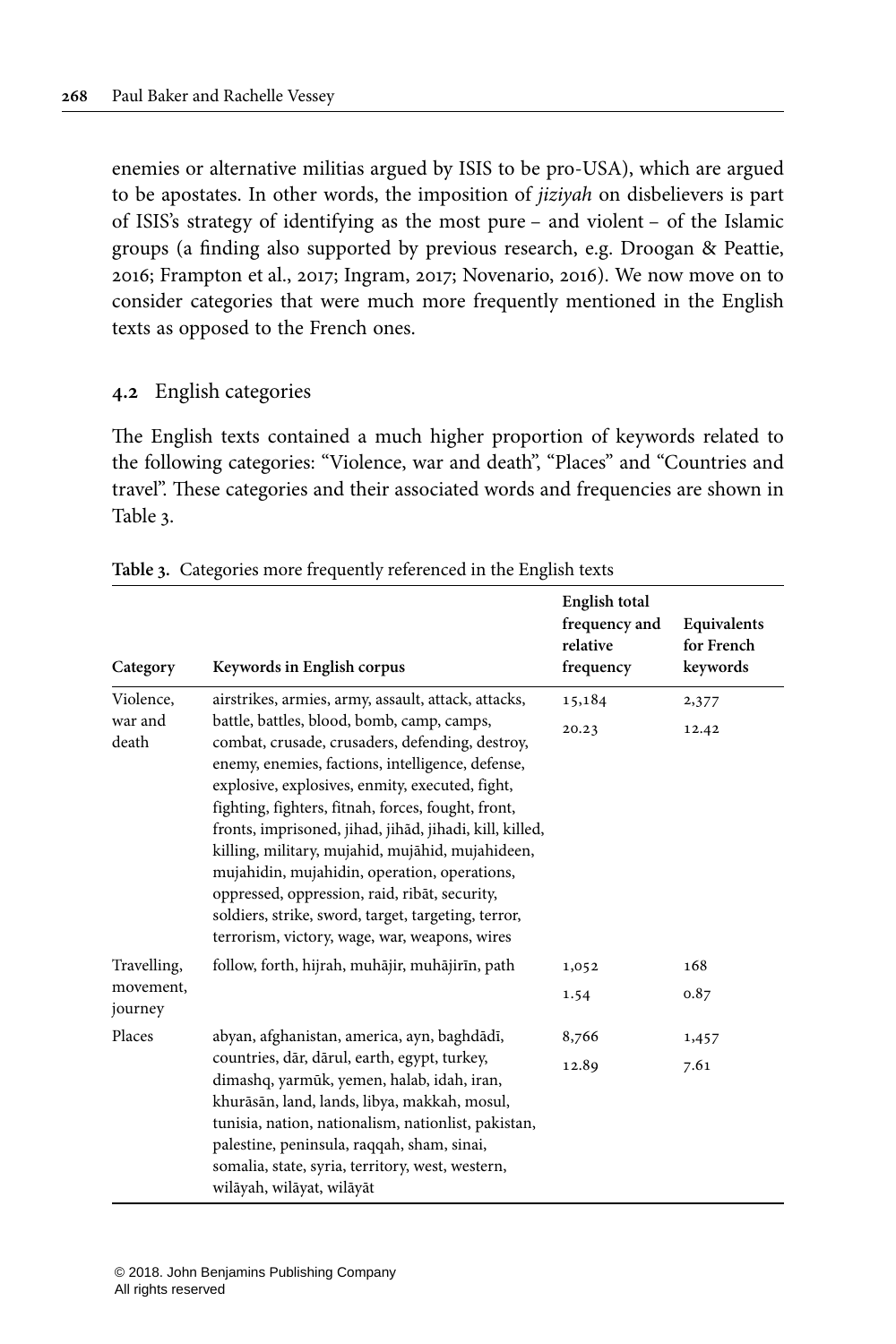The English texts appear to be more focussed on violence and warfare compared to the French texts, with this category also containing the most keywords (both in terms of word types and overall tokens) of the keyword categories. In the English texts the most frequently occurring words were the Arabic word jihad (and its associated spellings occurring 1,367 times), followed by the verbs fight and kill (and related forms like fought and killed). Jihad generally translates as a struggle with a praiseworthy aim but has multiple interpretations. In a small number of cases, such as Example ([10\)](#page-15-0), this multiple sense of jihad is made explicit in the text.

<span id="page-15-0"></span>(10) Muslims have been legislated to wage Jihad for Allah's sake, to raise His word and make the Religion solely for Allah. This Jihad can take different forms, shapes and the use of different types of weapons to fight the enemy. And one of the weapons is striking and targeting the enemy's economic interests wherever they may be found.

However, in the English texts *jihad* is normally interpreted in the violent sense. For example, it collocates with the verb wage and related forms like waging 19 times. In the British National Corpus (a reference corpus which contains 100 million words of general British English which we accessed via the online tool CQPweb; Hardie 2012), the verb lemma wage collocates most strongly with the word war, with other strong (log-likelihood) collocates being battle, warfare and campaign. Thus the verb wage is primed in general British English ([Hoey,](#page-22-14) 2005) to appear before the concept of warfare, indicating that this is likely to be the intended meaning of jihad within the extremist texts.

A second collocate of jihad is path, occurring 27 times and used in phrases like path of jihad. The concept of a path is likely to be familiar with Muslims, as it is used in a metaphorical way in texts that are part of the Islamic canon, e.g.:

> Those who would hinder (men) from the path of Allah and would seek in it something crooked: these were they who denied the Hereafter!

#### (**Surah Hud 11:19, Quran**)

This structure is regularly found in the English corpus where Allah collocates with *path* 75 times and is one of its top ten collocates. Therefore, use of a similar metaphor, modified to refer to *jihad*, rather than Allah, creates equivalence between the two concepts within the corpus, legitimating the concept of violent jihad by recontextualising the wording of the more established text.

As well as path, the English texts have more words relating to journeys and travel more generally (a finding supported by the work of [Droogan](#page-22-4) & Peattie, [2016\)](#page-22-4), with three words from Arabic hijrah (196 occurrences), muhājirīn (54 occurrences) and muhājir (67 occurrences) also referenced. Hijrah (also Hegira) originally refers to the migration or journey of the Prophet Muhammad and His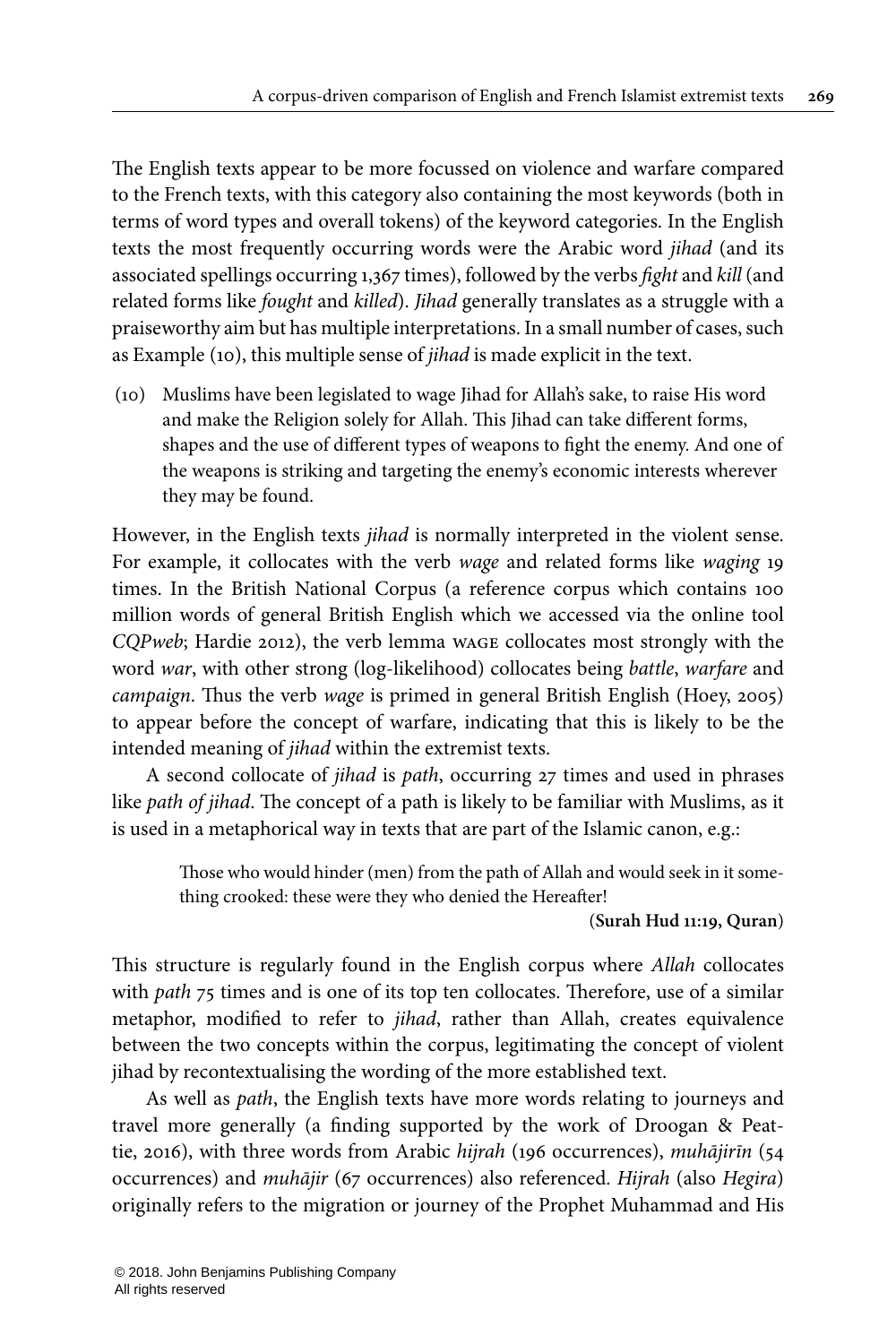followers from Mecca to Yathrib. It is associated with relocating to Muslim lands in order to escape persecution. In the corpus, the three strongest collocates of hijrah are performed, performing and perform (occurring 42 times collectively). In the BNC, the verb lemma PERFORM has  $task(s)$ ,  $duty/duties$  and service (especially referring to military service) in its top 20 noun collocates (also using loglikelihood). The conceptualisation of hijrah as performance thus holds a priming for an obligatory duty, a point which is made clear by another of its collocates, obligation (see Example [\(11](#page-16-0))).

<span id="page-16-0"></span>(11) Hijrah is an obligation from dārul-kufr [land of disbelief] to Dārul-Islām [land of Islam]

A related word muhājirīn (also muhājir) refers to the emigrants who went with Muhammad to Medina and now generally refers to Muslims who perform hijrah. As with hijrah, muhājirīn has been interpreted in the English texts to refer to people engaged in violent jihad.

The third category in [Table](#page-14-0) 3 contains references to names of countries, cities and more general references to place. Such references are about twice as frequent (relative to the size of the corpora) in the English texts compared to the French ones, indicating that the English texts seem to be more focused on international events, particularly those occurring in countries which have significant Muslim populations like Afghanistan, Egypt, Iran, Syria, Libya, Turkey, Pakistan, Palestine, Somalia and Yemen. However, references to America and western also indicate interest in places where Muslims make up a significantly smaller proportion of the population. With the status of English as a global language, the audience for the English texts is perhaps expected to be wider than the audience for the French texts, which might explain why the English texts take more of an international perspective. Additionally, a key feature of the English texts (particularly Dabiq magazine) is the focus on exhorting readers to travel to Syria to engage in jihad while another is to inform (and inspire) readers about conflicts involving Muslims in a range of countries, as in Example [\(12](#page-16-1)).

<span id="page-16-1"></span>(12) Today American Muslims are being killed in Yemen, tomorrow they are gonna be killed in New York and Los Angeles.

A final aspect of the English texts, which can be seen from [Tables](#page-11-0) 2 and [3,](#page-14-0) is the higher use of Arabic words. Taking the top 500 keywords, 140 of the English keywords and 77 French keywords were derived from Arabic. The strong prevalence of Arabic words in the English texts perhaps helps to give these texts a sense of authenticity (in the same way as some of the texts rely on reference to Islamic scripture) and requires readers who are not immediately familiar with Arabic to further engage with the extremist sources in order to find interpre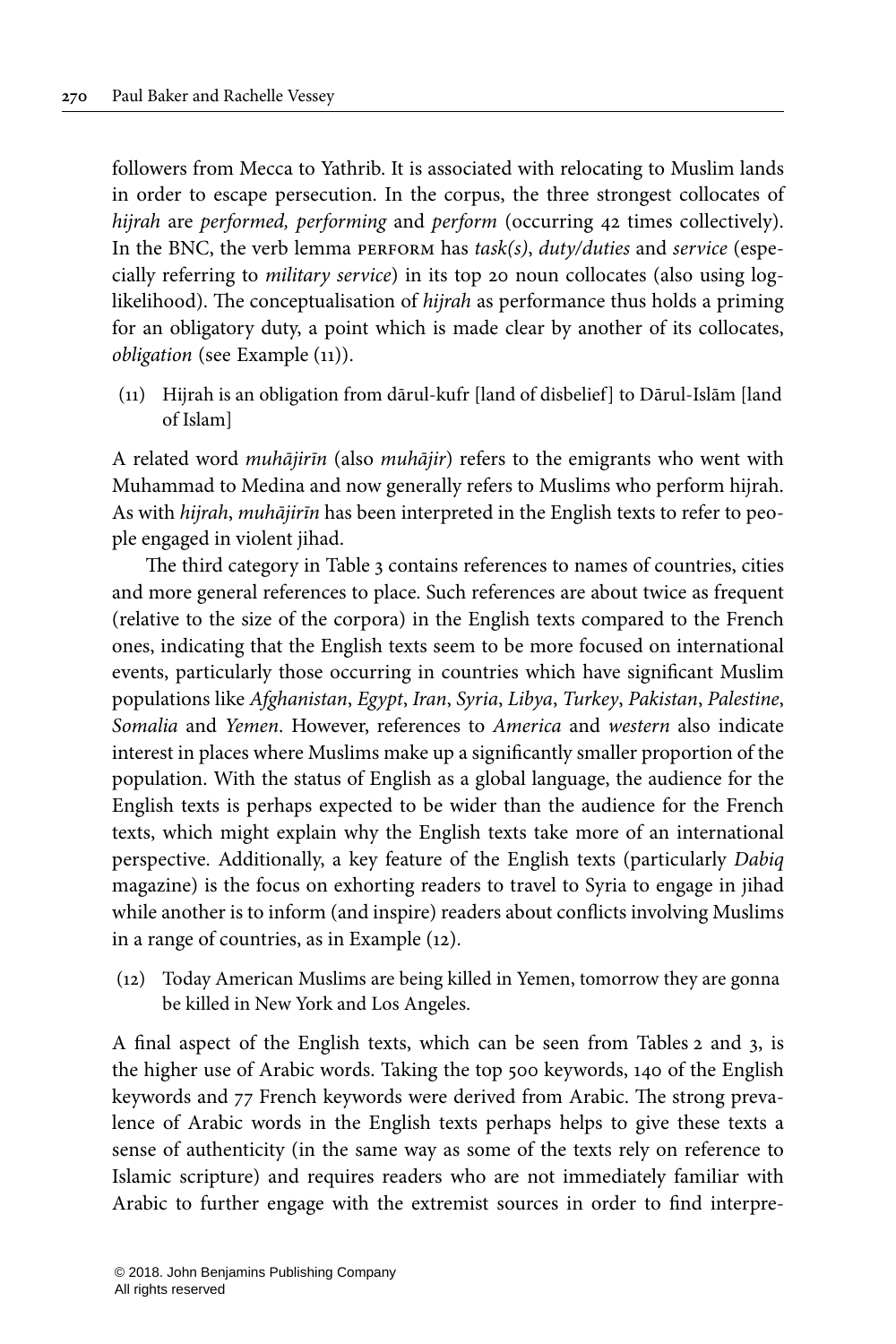tations, translations, and explanations [\(Frampton](#page-22-0) et al., 2017: 25). This perhaps speaks to the different intended readerships: in English-speaking UK, most Muslims trace their lineage to Pakistan and Bangladesh (Ali, [2015](#page-22-15): 24), where Arabic is mainly encountered in religious scripture; in contrast, most Muslims in France come from Morocco, Algeria and Tunisia ([Laurence](#page-22-16) & Vaïsse, 2006:15), where Arabic is widely spoken.

# <span id="page-17-0"></span>**4.3** French categories

Although the English corpus seemed to be more focused on violence and warfare (see above), the French corpus, in fact, contained similar themes in different guises as shown in [Table](#page-17-1) 4.

| Category               | Keywords in French corpus                                                                                                                                                                                                                        | French total<br>frequency and<br>relative<br>frequency | Equivalents<br>for English<br>keywords |
|------------------------|--------------------------------------------------------------------------------------------------------------------------------------------------------------------------------------------------------------------------------------------------|--------------------------------------------------------|----------------------------------------|
| Peace                  | armistice, hudnah, liberation, libérer, trêve, paix                                                                                                                                                                                              | 396                                                    | 589                                    |
|                        |                                                                                                                                                                                                                                                  | 2.06                                                   | 0.86                                   |
| Obligation<br>and laws | application, autorité, autorités, condition,<br>décision, établir, interdit, jugement, législation,<br>licite, mains, necessaire, ordonné, pacte, pouvez,<br>règles, serment, traité, lois, obligation,<br>obligatoire, permission, chari, charî | 1,153                                                  | 1,987                                  |
|                        |                                                                                                                                                                                                                                                  | 6.02                                                   | 2.92                                   |
| Quote, say             | cité, déclaré, demanda, parole, porté, rapporte,<br>rapport, dirent, dis, dit                                                                                                                                                                    | 1,373                                                  | 2453                                   |
|                        |                                                                                                                                                                                                                                                  | 7.17                                                   | 3.60                                   |
| Islamic                | livre, sounnah, sourate, hadith, hadith, boukhârî,                                                                                                                                                                                               | 939                                                    | 1,169                                  |
| scripture,<br>schools  | bukhârî, coran, Şaḥîḥ, sunnah, vers, verset,<br>versets                                                                                                                                                                                          | 4.90                                                   | 1.71                                   |
| Emphasisers,           | afin, ainsi, auprès, certes, comme, consequent,                                                                                                                                                                                                  | 2,092                                                  | 1,889                                  |
| discourse<br>markers   | delà, dépit, également, énorme, entièrement,<br>general, malgré, même, mêmes, plutôt, quant,<br>sûr                                                                                                                                              | 10.9                                                   | 2.77                                   |

<span id="page-17-1"></span>**Table 4.** Categories more frequently referenced in the French texts

For example, a closer investigation of the category "Peace", which had more word types with higher relative frequencies in French than in English, actually showed that peace was rejected by the groups. Most references to peace itself were used in fixed or semi-fixed honorific phrases pertaining to the Prophet Muhammad (e.g. sur lui la prière et la paix; paix et bénédictions sur lui). Although peace is occasionally called for as an ultimate goal of the creation of "worldwide jihad"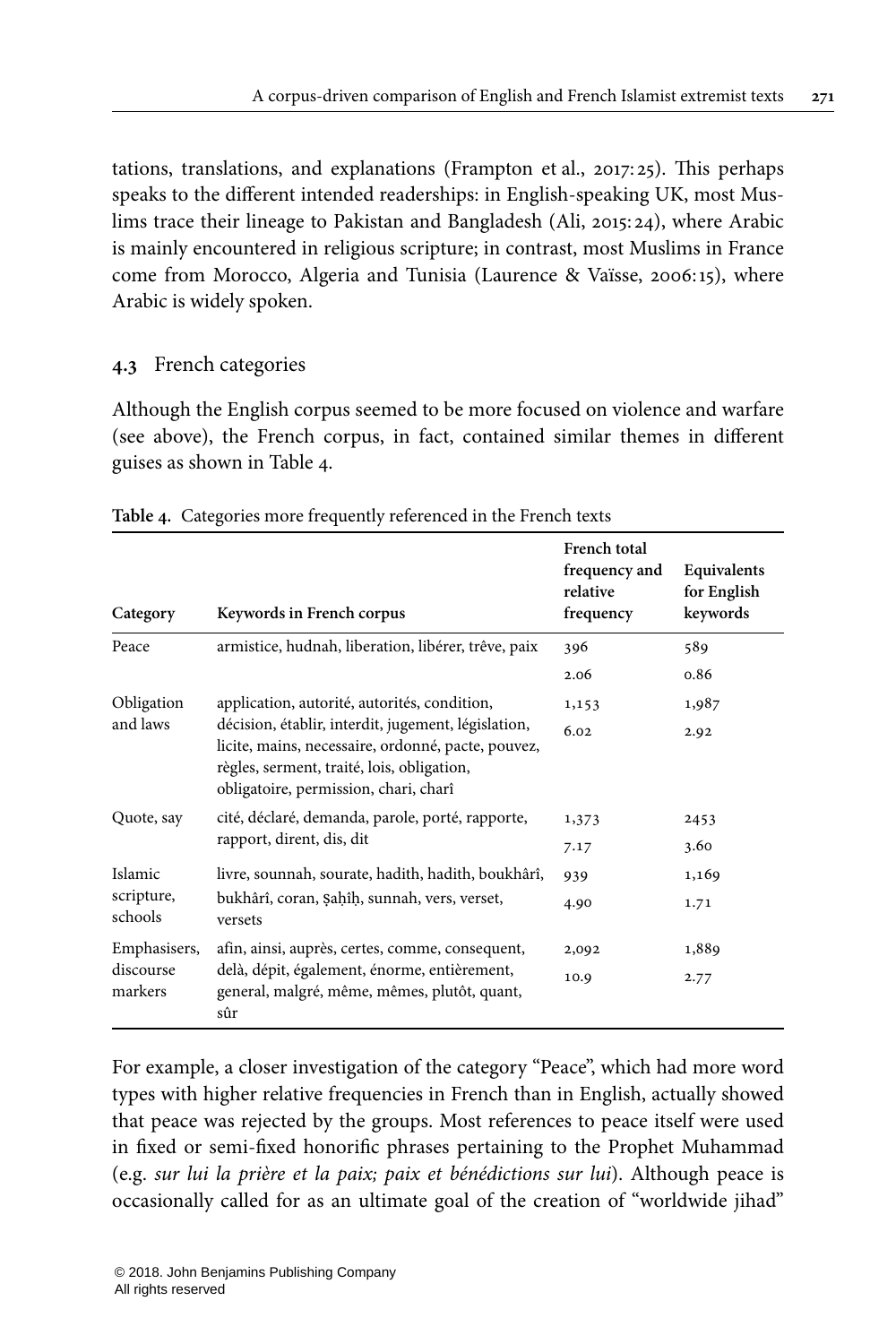([…]détruire le monde actuel et pour le remplacer par un nouveau/ ancien monde de justice et de paix, "[…]destroy the present world and to replace it with a new/ old world of justice and peace"), truces (hudnah, trêve, 69 and 24 occurrences, respectively) were not seen as not desirable or permissible ([Novenario,](#page-23-1) 2016). As shown in Example ([13](#page-18-0)), it is argued that cease-fires should only allow fighters to catch their breath and then recommence their attacks on the "disbelievers".

<span id="page-18-0"></span>(13) Elle [la hudnah] n'est pas la manifestation de la recherche de la paix universelle à laquelle l'Islam aspirerait. Non ! Elle permet juste de reprendre son souffle pour mieux attaquer les mécréants ("It [hudnah] is not a show of universal peace to which Islam aspires. No! It only allows us to catch our breath in order to better attack the disbelievers")

Another category that is more predominant in French than in English is one pertaining to obligation and laws. Although previous research on English-language extremist texts found evidence of dominant themes relating to obligation and jurisprudential justifications (e.g. [Droogan](#page-22-4) & Peattie, 2016; [Frampton](#page-22-0) et al., 2017; [Ingram,](#page-22-1) 2017), the theme was found to be far more salient in the French texts. The array of word types referring to obligation is diverse, ranging from specific references to Sharia law (chari, charî, 33 and 70 occurrences, respectively) to general references to laws, legislation, treaties, pacts and rules (lois, 100; législation, 24; traités, 8; pacte, 172; règles, 51). These tend to be described as deriving from Allah (e.g. la législation divine/islamique/d'Allâh). There are also discussions of things being permitted (licite, 26) and forbidden (interdit, 58), as well as references to often unspecific sources of authority, decisions, obligation and permission, which are more open to interpretation (autorité, 50; autorités, 17; décision, 18; obligation, 50; obligatoire, 46; permission, 42). There are also metaphorical invocations of power with relation to hands (e.g. Allah, par vos mains, "Allah, by your hands"; par leurs proper mains, "with their own hands").

As noted above, the references to obligation seem to emerge because ISIS selfrepresents as imposing Islamic law "better" (i.e. more thoroughly) than its competitors, as shown in Example ([14](#page-18-1)).

<span id="page-18-1"></span>(14) […]d'autres factions qui refusent l'application des préceptes de l'Islam et qui font partie de l'alliance des ṣaḥawât. ("[…]other factions that refuse the application of Islamic precepts and that are part of the Sahawat alliance.")

ISIS advocates "applied theology" ([Frampton](#page-22-0) et al., 2017) that supports calls for action rather than "just" belief, and it is through their thorough (violent) imposition of a strict (mis)reading of Islamic law that ISIS claims its own authority over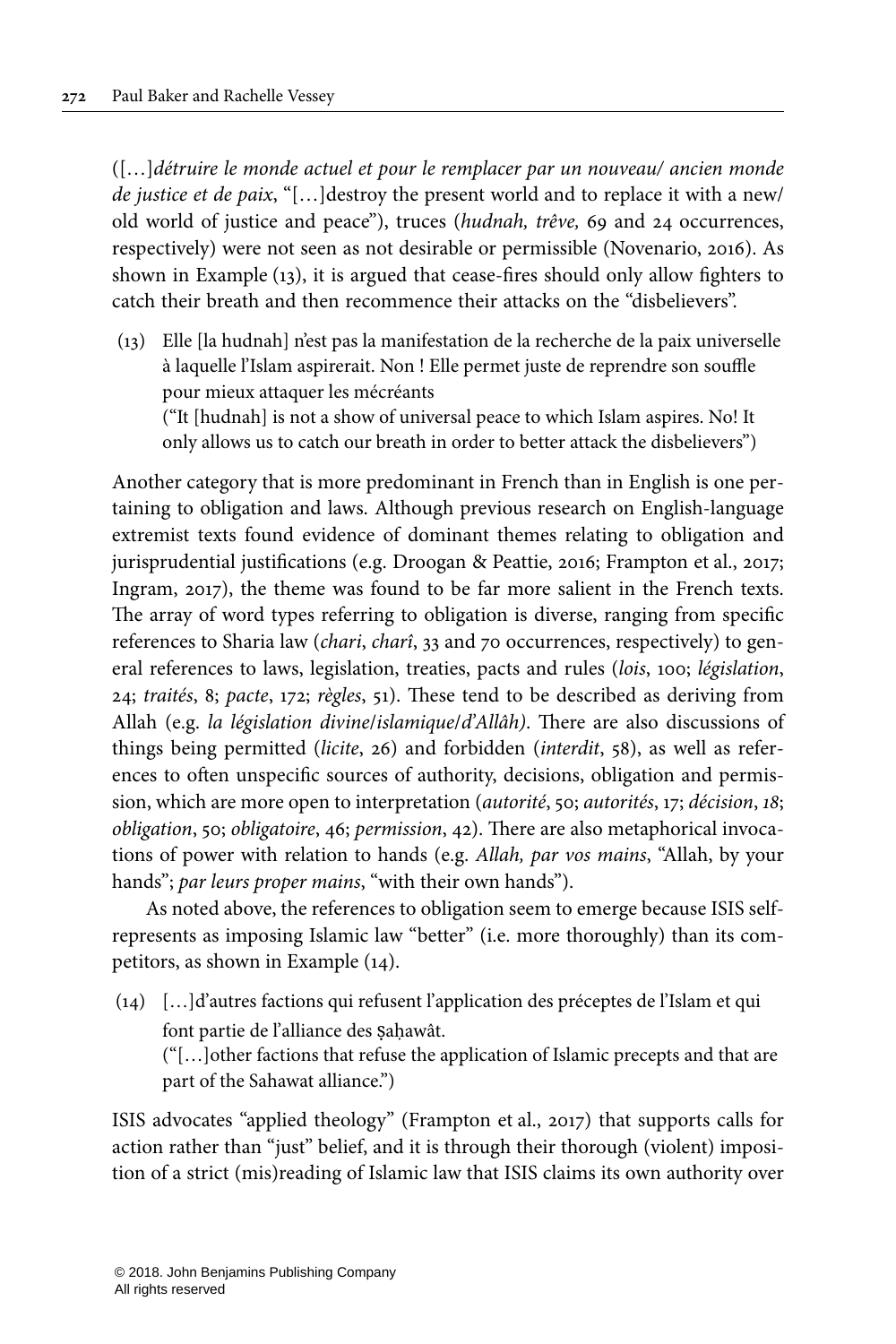all other Muslim groups, including countries where Sharia law is not in effect (see Example [\(15\)](#page-19-0)).

<span id="page-19-0"></span>(15) Il ne s'agit pas là de digresser sur la mécréance des gouverneurs qui n'appliquent pas la Charia car cette question fait partie des axiomes de la religion musulmane. ("We won't digress here onto the subject of infidel governors who do not apply Sharia because this is a pillar of Islamic faith.")

The range of topics referred to with relation to obligation is not overly diverse. The overarching obligation is to establish (établir) a land of Islam, where Sharia law (the law of Allah) dominates. Generally readers are called upon to follow "true" Islam, reject "corrupt" society, emigrate to the caliphate and/or take up arms. Although these obligations were also themes in the English corpus and pertain to findings from previous research ([Novenario,](#page-23-1) 2016), they were more salient in the French texts, where they are discussed with relation to a higher power. For example, taking up arms is repeatedly discussed with relation to being "ordered to fight" (ordonné de combattre, 7 occurrences). The legitimacy of polygamy is another theme; in Issue 7 of Dar al Islam, women are reminded that their husbands have no obligation to consult them or to ask for their permission (authori-sation) or approval (agrément). As shown in Example [\(16\)](#page-19-1), women are advised to submit to Allah and obey His law, which permits polygamy.

<span id="page-19-1"></span>(16) En outre, chaque sœur doit savoir que si son mari désire se remarier, rien ne lui impose de la consulter, ni de lui demander l'autorisation, ni de rechercher son agrément.

("Also, each sister should know that if her husband wishes to remarry, nothing requires him to consult her, ask her permission, or to seek her approval.")

Given the importance of obligation deriving from authorities and authoritative texts in the French magazines, it follows that other categories unique to the French dataset pertain to quotation and Islamic scripture. While this is also the case in the English corpus (and in previous research, e.g. [Droogan](#page-22-4) & Peattie, 2016), the theme is far more salient in French. Quotation (e.g. cite, 28 occurrences) and statement (déclaré, 25; rapporte, 88; dirent, 34; dis, 74; dit, 767) verbs refer almost exclusively to the source texts used to substantiate potentially contentious arguments made by the authors (i.e. arguments that are counter to established western ways of thinking, such as the advocation of violence). Source texts are often referred to with relation to the author (e.g. boukhârî/bukhârî, 50 and 41 occurrences, respectively) or to the name, unit, or type of the text itself (e.g. sounnah, 59; sunnah, 24; sourate, 143; hadith, 106; coran, 40; vers, 166; verset, 184; versets, 50).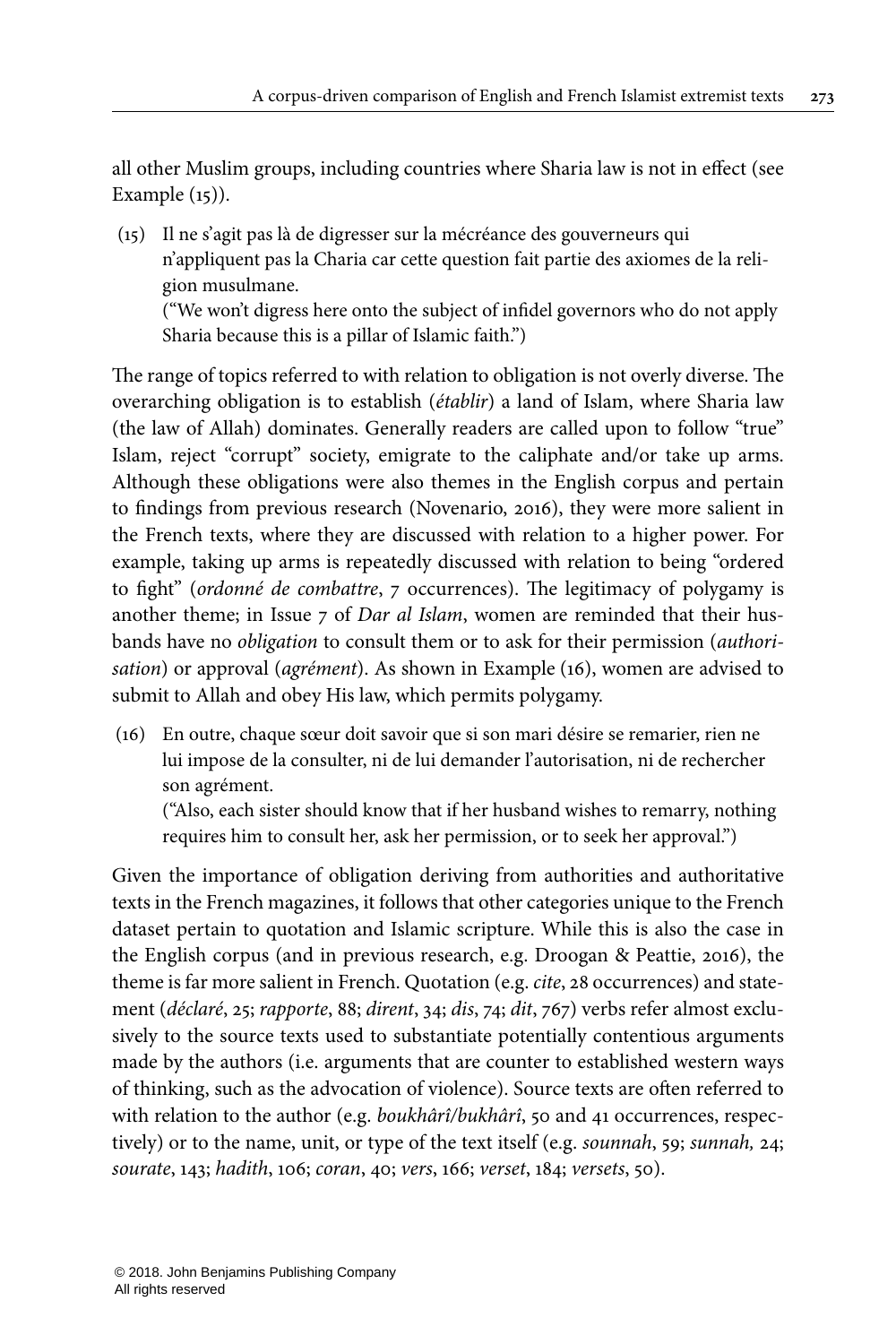The largest category in French compared to English pertains to emphasisers and discourse markers. These are not unusual words in written French, but they emerged as statistically significant in comparison with the corpus of La Presse newspapers. It is possible that the unusually frequent use of emphasisers and discourse markers is the result of the magazines employing a highly formal register; this might have been an intentional stylistic choice to give the impression of authority and intelligence. However, this might also have been the result of the comparison of two different genres (the magazine format of the French extremist texts vs. the French newspapers used as the reference corpus) or perhaps the comparison of two different varieties: La Presse is a French Canadian publication, whereas Dar al-Islam is focused on France and its authors seem to employ European French. The availability of a larger, general reference corpus of French would have helped us to ascertain whether this category of words was, in fact, unique to extremist discourse.

#### <span id="page-20-0"></span>**5. Conclusion**

Our analysis shows that the English and French texts contain many similarities. One core focus in both datasets was religion, a theme in extremist discourse widely misunderstood in the West [\(Frampton](#page-22-0) et al., 2017). Calls for violence are consistently made based on purported devotion to and obligation deriving from divine authority; these are unfailingly supported by (mis)readings of authoritative religious figures or texts. A strong focus on othering occurs in both sets too (a finding supported by previous research, e.g. [Droogan](#page-22-4) & Peattie, 2016; [Ingram,](#page-22-1) [2017](#page-22-1); [Novenario,](#page-23-1) 2016), along with reference to reward – reward in paradise for being a martyr (dying while committing violence) but also the promise of more earthly rewards such as booty.

There are, however, important differences between the English and French extremist discourse. The English texts appear to be more concerned with world events pertaining to Islam, which may reflect the expectation of a more global audience. The French texts focus particularly on aspects of French culture, such as schools in France, and also seem more likely to use quotation from scripture to not only legitimate their perspectives, but also to "educate" the reader [\(Framp](#page-22-0)ton et al., [2017](#page-22-0)). In contrast, the English texts are more likely to code-switch to Arabic terms as a form of legitimation. A possible reason for this may be due to the discourse communities associated with English-speaking and Frenchspeaking extremist Islamists. As noted above, in France, many Muslims come from Morocco, Algeria and Tunisia ([Laurence](#page-22-16) & Vaïsse, 2006:15) where Arabic is widely spoken. In English-speaking UK, Muslims tend to have originated from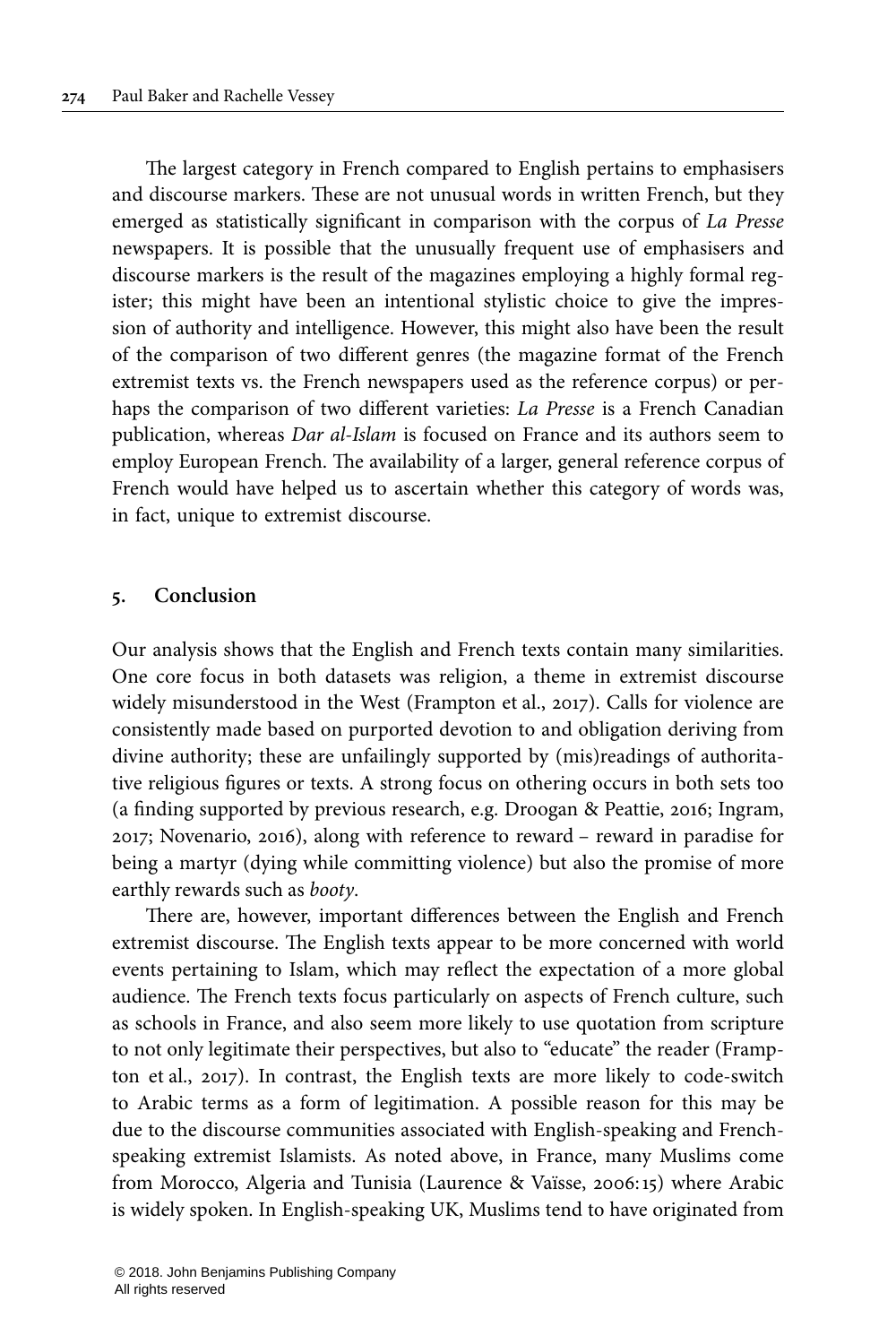Pakistan and Bangladesh (Ali, [2015:](#page-22-15) 24) and are less likely to be familiar with Arabic, apart from encountering it in religious scripture, so the use of Arabic in the English texts may function as a way of priming readers to view the texts as authentically religious. There is also the possibility that readers, accustomed to the international status of English, are being initiated into a world where Arabic is the common language, shared both by seasoned militants and new recruits. The propaganda is therefore being used to bridge language gaps ([Frampton et](#page-22-0) al., 2017).

The French texts have a stronger focus on permissions, rights, obligations and laws and employ a more formal register concomitant with this focus. In contrast, the English texts seem more concerned with advocating violence and inspiring readers to engage in jihad at home or to travel to distant lands for the same purpose. This difference might have arisen due to the mixed sources of the English texts. Dabiq has been found to be more formal than *Inspire* in its language, with the latter magazine more renowned for its colloquial English, Americanisms, and popular appeal [\(Ingram,](#page-22-1) 2017), and the intermixing of these texts in the corpus might have diluted the salience of formal language. When the French texts refer to violence, it is more likely to be viewed as a negation of peace or justified as a means to eventual peace – a legitimation strategy not seen to the same extent in the English texts.

Methodologically, the examination of cross-linguistic categories rather than words allowed us to examine broader trends and the ways in which meanings can be expressed in a range of different ways in both languages. This has allowed us to consider additional linguistic and cultural perspectives on the issue of terrorism, which has important global relevance and currency. Such an approach might prove to be useful in the study of a range of other global topics, such as climate change and the international rise of populism. In our study, due to the nature of the text types, we found it advantageous to manually create categories, rather than relying on pre-existing and automatic categorisation schemes; this might also be the case in studies of other issues with other text types. We acknowledge the difficulty in comparing two sets of texts written in different languages and note that the English corpus was drawn from a wider range of sources and was also larger than the French corpus; the small size of the French corpus in particular could have led to individual articles skewing the findings (e.g. most of the references to école/s in the French corpus came from a single lengthy article). We also recognise that our own reliance on English-medium literature and research in the writing of this paper could have potentially biased our exposure to alternatives available in other languages. These issues highlight a need for more work on corpus creation and analysis both in French itself and in experimental studies that compare different languages. More generally, the analysis suggests that counter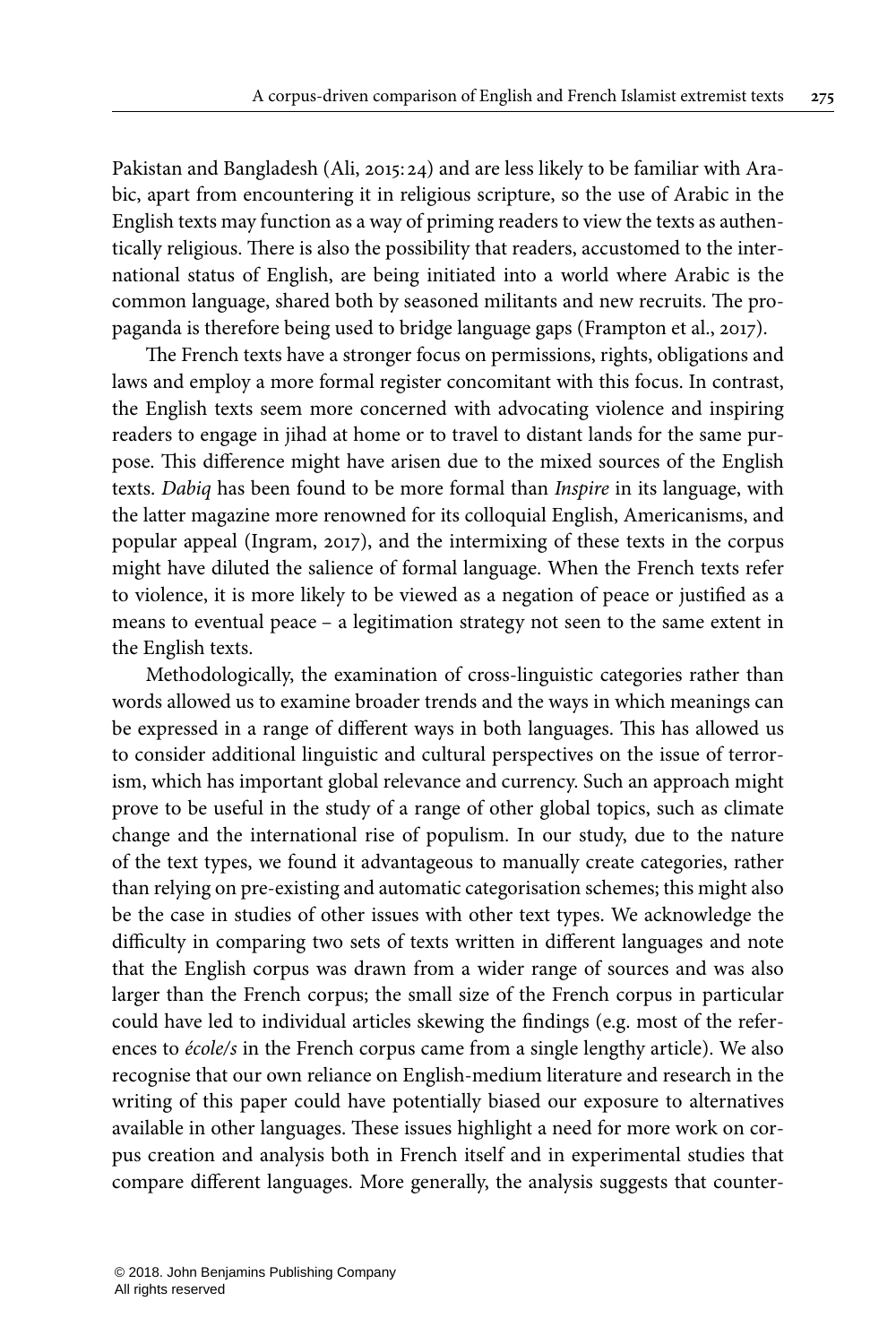terrorism messages need to be tailored for different language speakers who would have encountered different strategies in the original messages.

# **References**

- <span id="page-22-2"></span>Aggarwal, N.K. (2017). Exploiting the Islamic State-Taliban rivalry for counterterrorism messaging. Journal of Policing, Intelligence and Counter Terrorism, 12(1), 1–15. [https://doi.org/10.1080/18335330.2016.1223868](https://doi.org/10.1080%2F18335330.2016.1223868)
- <span id="page-22-15"></span>Ali, S. (2015). British Muslims in Numbers. London: The Muslim Council of Britain.

<span id="page-22-11"></span>Anthony, L. (2016). AntConc (Version 3.4.4) [Computer software]. Tokyo: Waseda University. Baker, P. (2006). Using Corpora in Discourse Analysis. London: Continuum.

<span id="page-22-12"></span><span id="page-22-7"></span>Baker, P., Gabrielatos, C., & McEnery, T. (2013). Discourse Analysis and Media Attitudes: The

Representation of Islam in the British Press. Cambridge: Cambridge University Press. [https://doi.org/10.1017/CBO9780511920103](https://doi.org/10.1017%2FCBO9780511920103)

- <span id="page-22-3"></span>Buril, F. (2017). Changing God's expectations and women's consequent behaviors – How ISIS manipulates "Divine Commandments" to influence women's role in Jihad. Journal of Terrorism Research, 8(3), 1–10. [https://doi.org/10.15664/jtr.1363](https://doi.org/10.15664%2Fjtr.1363)
- <span id="page-22-10"></span>Conoscenti, M. (2016). ISIS' Dabiq communicative strategies, NATO and Europe. Who is learning from whom? In M. Ceretta & B. Curli (Eds.), Discourses and Counter-discourses on Europe: From the Enlightenment to the EU (pp. 215–244). London: Routledge.
- <span id="page-22-4"></span>Droogan, J., & Peattie, S. (2016). Reading jihad: Mapping the shifting themes of Inspire magazine. Terrorism and Political Violence, 30(4), 684–717. [https://doi.org/10.1080/09546553.2016.1211527](https://doi.org/10.1080%2F09546553.2016.1211527)
- <span id="page-22-5"></span>Esposito, J.L. (2014). The Oxford Dictionary of Islam. Oxford: Oxford University Press.
- <span id="page-22-0"></span>Frampton, M., Fisher, A., & Prucha, N. (2017). The new netwar: Countering extremism online. London: Policy Exchange. Retrieved from: [https://policyexchange.org.uk/publication/the](https://policyexchange.org.uk/publication/the-new-netwar-countering-extremism-online/)[new-netwar-countering-extremism-online/](https://policyexchange.org.uk/publication/the-new-netwar-countering-extremism-online/) (last accessed August 2018).
- <span id="page-22-13"></span>Gabrielatos, C., & Marchi, A. (2012, September) Keyness: Appropriate metrics and practical issues. Paper presented at CADS 2012, Bologna, Italy.
- <span id="page-22-8"></span>Ghilan, M. (2013, June 8). It's extremist Muslims, not Islamic extremism. Al Jazeera. Retrieved from <http://www.aljazeera.com/indepth/opinion/2013/06/2013681251485552.html> (last accessed August 2018).
- <span id="page-22-9"></span>HM Government. (2013). Tackling extremism in the UK. Cabinet Office: London. Retrieved from [https://www.gov.uk/government/uploads/system/uploads/attachment\\_data/](https://www.gov.uk/government/uploads/system/uploads/attachment_data/file/263181/ETF_FINAL.pdf) [file/263181/ETF\\_FINAL.pdf](https://www.gov.uk/government/uploads/system/uploads/attachment_data/file/263181/ETF_FINAL.pdf) (last accessed August 2018).
- <span id="page-22-14"></span>Hoey, M. (2005). Lexical Priming: A New Theory of Words and Language. London: Routledge. [https://doi.org/10.4324/9780203327630](https://doi.org/10.4324%2F9780203327630)
- <span id="page-22-1"></span>Ingram, H.J. (2017). An analysis of Inspire and Dabiq: Lessons from AQAP and Islamic State's propaganda war. Studies in Conflict & Terrorism, 40(5), 357–375. [https://doi.org/10.1080/1057610X.2016.1212551](https://doi.org/10.1080%2F1057610X.2016.1212551)
- <span id="page-22-6"></span>Kramer, M. (2003). Coming to terms, Fundamentalists or Islamists? Middle East Quarterly, (Spring 2003), 65–77.
- <span id="page-22-16"></span>Laurence, J., & Vaïsse, J. (2006). Integrating Islam: Political and Religious Challenges in Contemporary France. Washington, D.C.: Brookings Institution Press.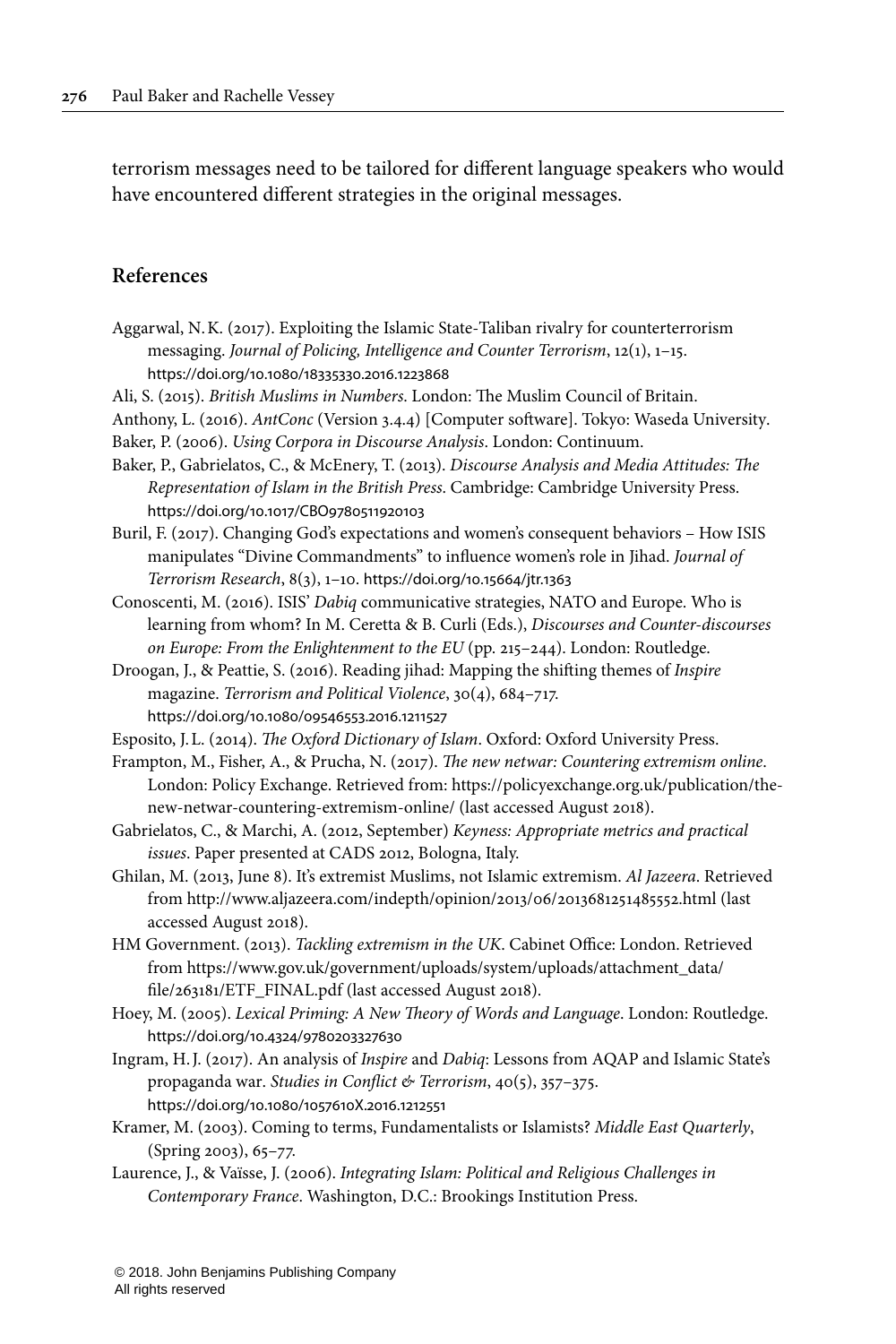- <span id="page-23-1"></span>Novenario, C.M.I. (2016). Differentiating Al Qaeda and the Islamic State Through Strategies Publicized in Jihadist Magazines. Studies in Conflict & Terrorism, 39(11), 953-967. [https://doi.org/10.1080/1057610X.2016.1151679](https://doi.org/10.1080%2F1057610X.2016.1151679)
- <span id="page-23-2"></span>O'Halloran, K., Tan, S., Wignell, P., Bateman, J.A., Duc-Son, P., Grossman, M., & Vande Moere, A. (2016). Interpreting text and image relations in violent extremist discourse: A mixed methods approach for big data analytics. Terrorism and Political Violence. Advance online publication. [https://doi.org/10.1080/09546553.2016.1233871](https://doi.org/10.1080%2F09546553.2016.1233871)
- <span id="page-23-12"></span>Partington, A. (2004). Corpora and discourse, a most congruous beast. In A. Partington, J. Morley & L. Haarman (Eds.), Corpora and Discourse (pp. 11–20). Bern: Peter Lang.
- <span id="page-23-6"></span>Prentice, S., Taylor, P., Rayson, P., Hoskins, A., & O'Loughlin, B. (2011). Analyzing the semantic content and persuasive composition of extremist media: A case study of texts produced during the Gaza conflict. Information Systems Frontiers, 13(1), 61-73. [https://doi.org/10.1007/s10796](https://doi.org/10.1007%2Fs10796-010-9272-y)‑010‑9272‑y
- <span id="page-23-7"></span>Prentice, S., Taylor, P., Rayson, R., & Giebels, E. (2012). Differentiating act from ideology: Evidence from messages for and against violent extremism. Negotiation and Conflict Management Research, 5(3), 289–306. [https://doi.org/10.1111/j.1750](https://doi.org/10.1111%2Fj.1750-4716.2012.00103.x)‑4716.2012.00103.x
- <span id="page-23-8"></span>Rayson, P. (2009). Wmatrix: A Web-based Corpus Processing Environment [Computer software]. Lancaster: Lancaster University.
- <span id="page-23-10"></span>Tognini-Bonelli, E. (2001). Corpus Linguistics at Work. Amsterdam/Philadelphia, PA: John Benjamins. [https://doi.org/10.1075/scl.6](https://doi.org/10.1075%2Fscl.6)
- <span id="page-23-5"></span>Vergani, M., & Bliuc, A.M. (2015). The evolution of ISIS' language: A quantitative analysis of the language of the first year of Dabiq magazine. Sicurezza, Terrorismo e Società, 2, 7–20.
- <span id="page-23-11"></span>Vessey, R. (2013). Challenges in cross-linguistic corpus-assisted discourse studies. Corpora, 8(1), 1–26. [https://doi.org/10.3366/cor.2013.0032](https://doi.org/10.3366%2Fcor.2013.0032)
- <span id="page-23-3"></span>Wignell, P., Tan, S., & O'Halloran, K. (2017a). Under the shade of AK47s: A multimodal approach to violent extremist recruitment strategies for foreign fighters. Critical Studies on Terrorism, 10(3), 429–452. [https://doi.org/10.1080/17539153.2017.1319319](https://doi.org/10.1080%2F17539153.2017.1319319)
- <span id="page-23-4"></span>Wignell, P., Tan, S., & O'Halloran, K. (2017b). Violent extremism and iconisation: Commanding good and forbidding evil? Critical Discourse Studies, 14(1), 1–22. [https://doi.org/10.1080/17405904.2016.1250652](https://doi.org/10.1080%2F17405904.2016.1250652)
- <span id="page-23-9"></span>Wignell, P., Tan, S., O'Halloran, K., & Lange, R. (2017c). A mixed methods empirical examination of changes in emphasis and style in the extremist magazines Dabiq and Rumiyah. Perspectives on Terrorism, 11(2), 2–20.
- <span id="page-23-0"></span>Zelin, A.Y. (2015). Picture or it didn't happen: A snapshot of the Islamic State's official media output. Perspectives on Terrorism, 9(4).

## **Address for correspondence**

Paul Baker Department of Linguistics and English Language Lancaster University County South Lancaster, LA1 4YLUK UK [j.p.baker@lancaster.ac.uk](mailto:j.p.baker@lancaster.ac.uk)